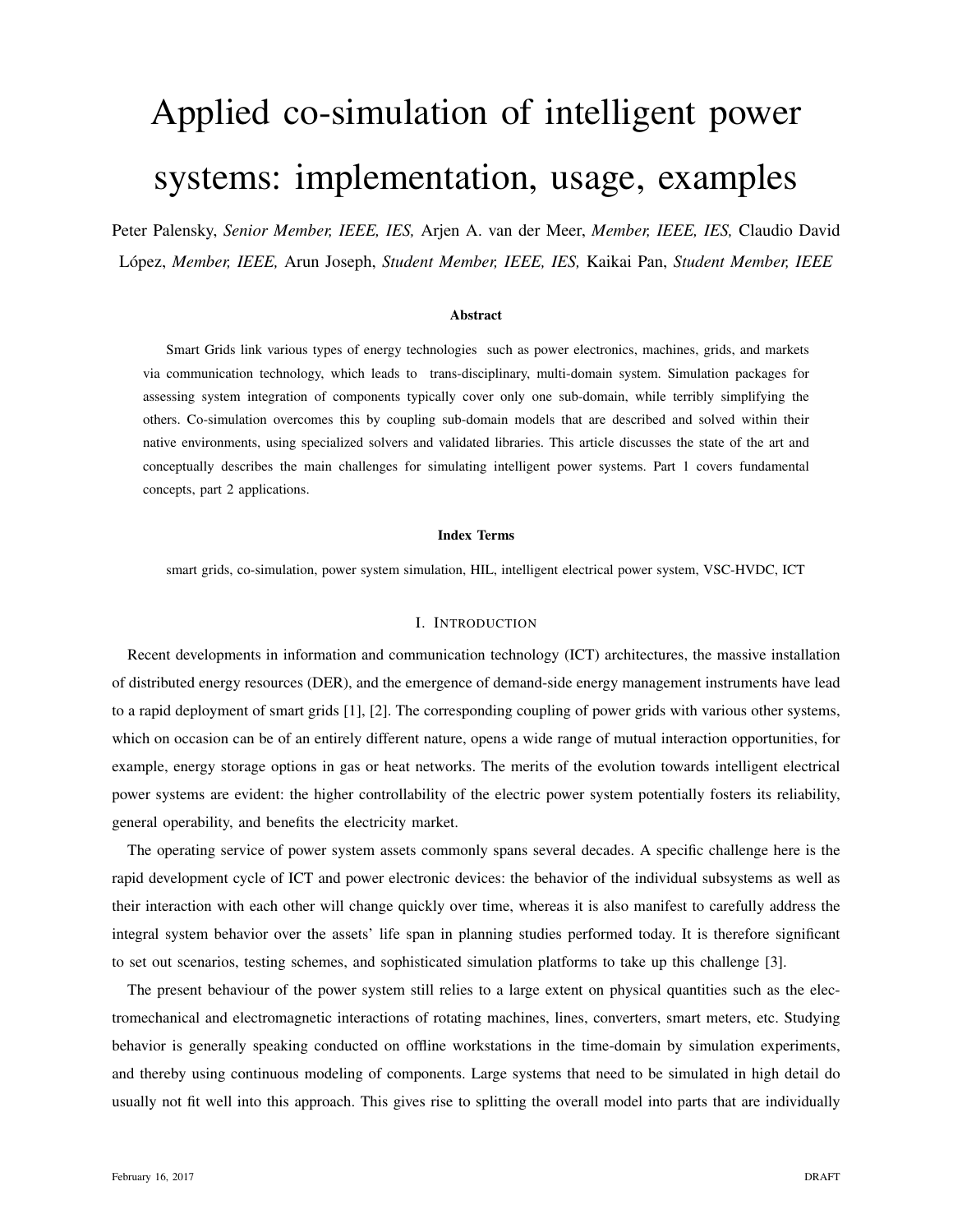considered on separate processes that operate in parallel. Such *distributed models* are common practice for (realtime) electromagnetic transients (EMT) simulation.

Modern power systems contain also subsystems of very different nature for which continuous simulators are unsuitable. Computer networks and communication structures that fulfill dedicated control purposes have a discrete, event-driven nature, and show stochastically distributed latencies. As a matter of fact, some of these controls rely on automatic functionality based on heuristics, regulation (e.g., electricity markets, grid code compliance), or combined with human supervision. Such *multi-domain* systems do not fit very well into the current (monolithic) power system and components simulation paradigms.

The algorithms of single domain simulators have usually been developed and numerically optimized over decades, and extending such solvers to multi-domain functionality commonly compromises on the numerical behaviour (solver speed, accuracy), as discussed in part I of this article. It is therefore time to move towards simulation platforms that can handle multi-domain systems with reasonable detail and simulation speed. Coupled simulations or cosimulations aim to fulfill these needs by modeling multi-domain systems across multiple simulation tools, while acting as one integral simulation platform that addresses the study [4].

Until present, co-simulation (sometimes also referred to as combined simulation or co-operative simulation) in the power system domain has been mainly reported for single domain, distributed-model problems. Among these are real-time EMT simulation of smart grids [5], hybrid (SPICE-type) circuit–EMT–stability simulations [6], and parallelised EMT simulations on workstations [7], [8]. These approaches, however, did not implement the overall system as distributed models into separate simulation processes. In [5], for instance, a smart grid test setup was simulated in real-time. This is a multi-domain system under test being solved inside a particular fixed model framework, i.e., an electrotechnical (monolithic) continuous simulation. Pure co-simulation separates the models and the various solvers, and focuses on the coupling between the processes. Particularly for smart grids such a distributed approach would be of great advantage as distributed systems of arbitrary nature are interconnected via ICT or physical links.

Above considerations for co-simulation require the integration of simulation tools for intelligent electrical power systems beyond the state-of-the-art. No fully fledged alternative assessment method is available: experiments are expensive, time consuming, and are often restricted by the laboratory facilities. Especially for intelligent electrical trans-disciplinary power systems this is challenging. Monolithic multi-domain simulators on their turn allow assessing such systems at the cost of system scalability and sub-optimal numerical algorithms [9]. This gives rise to various challenges for co-simulations such as:

- Refined simulation and system testing and validation procedures (e.g., success parameters);
- Hardware-in-the-loop treatment (e.g., controller and amplifier interface standardization, harmonized data structures, master algorithm compatibility);
- Dedicated coupling and model library development (e.g., harmonization of models);
- Fostering applicability by standardization of interfacing techniques among the various tools involved; and
- Model and simulation coupling algorithms (i.e., numerical algorithms).

These challenges signify the need for a clear positioning of various aspects and implications of co-simulation in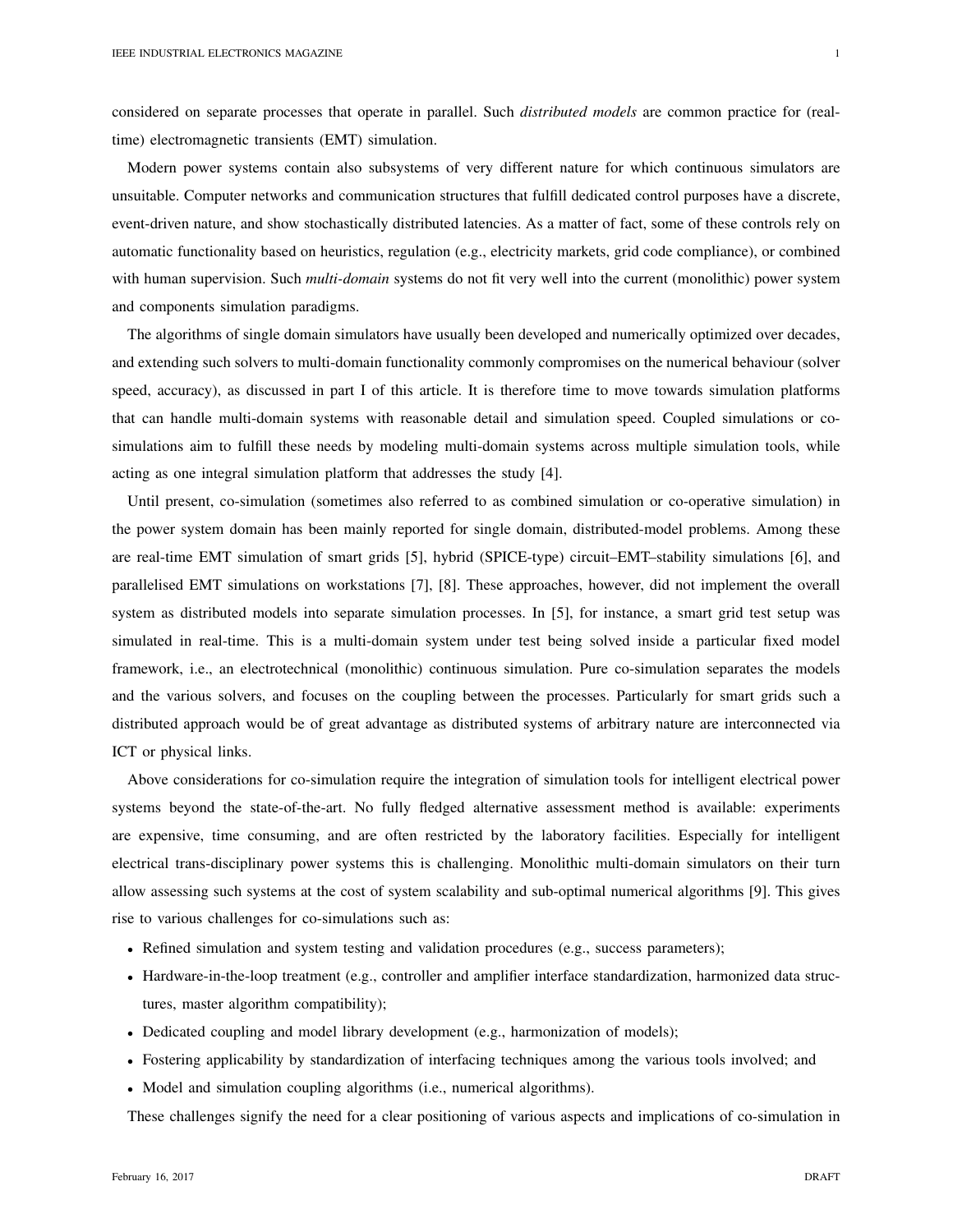terms of power system assessment. The second part of the article on simulation of intelligent power systems covers the application of co-simulation to test cases that span various domains. This paper thereby mainly confines itself to systems that represent a hardware infrastructure, such as ICT and power engineering systems. Stochastic systems, big-data issues, and rule-based actors, which add an entirely different meta-level dimension to the heterogeneity challenge [10], [11], are outside the application scope of the paper. Figure 1 shows for instance a system under test inside the distribution system. It consists of a photo-voltaic plant grid-connected to the distribution network by a three-phase inverter. In a smart grid the control system is typically part of a larger, centralized control entity that provides high-level quantities such as voltage and power setpoint through telecommunication. For ensuring the interoperability of the PV plant at the coupling point, a series of experiments need to be undergone. Defining the actual test setup for assessing these test criteria is a challenge. Non-virtual (hardware) experiments, e.g., testing the PV plant in a laboratory, would impel the control part of the system under test to be significantly reduced or disregarded at all. Virtual (software) experiments, on the other hand, need an extensive model library of physical and discrete components, which need to be solved in a monolithic fashion. Co-simulations allow virtual and non-virtual experiments to be combined by interfacing refined domain-specific tools, or even go one step further and attach real controllers or power hardware-in-the-loop. Figure 1 shows how a typical co-simulation test setup can be achieved to accurately handle the higher-level controls for this particular test case.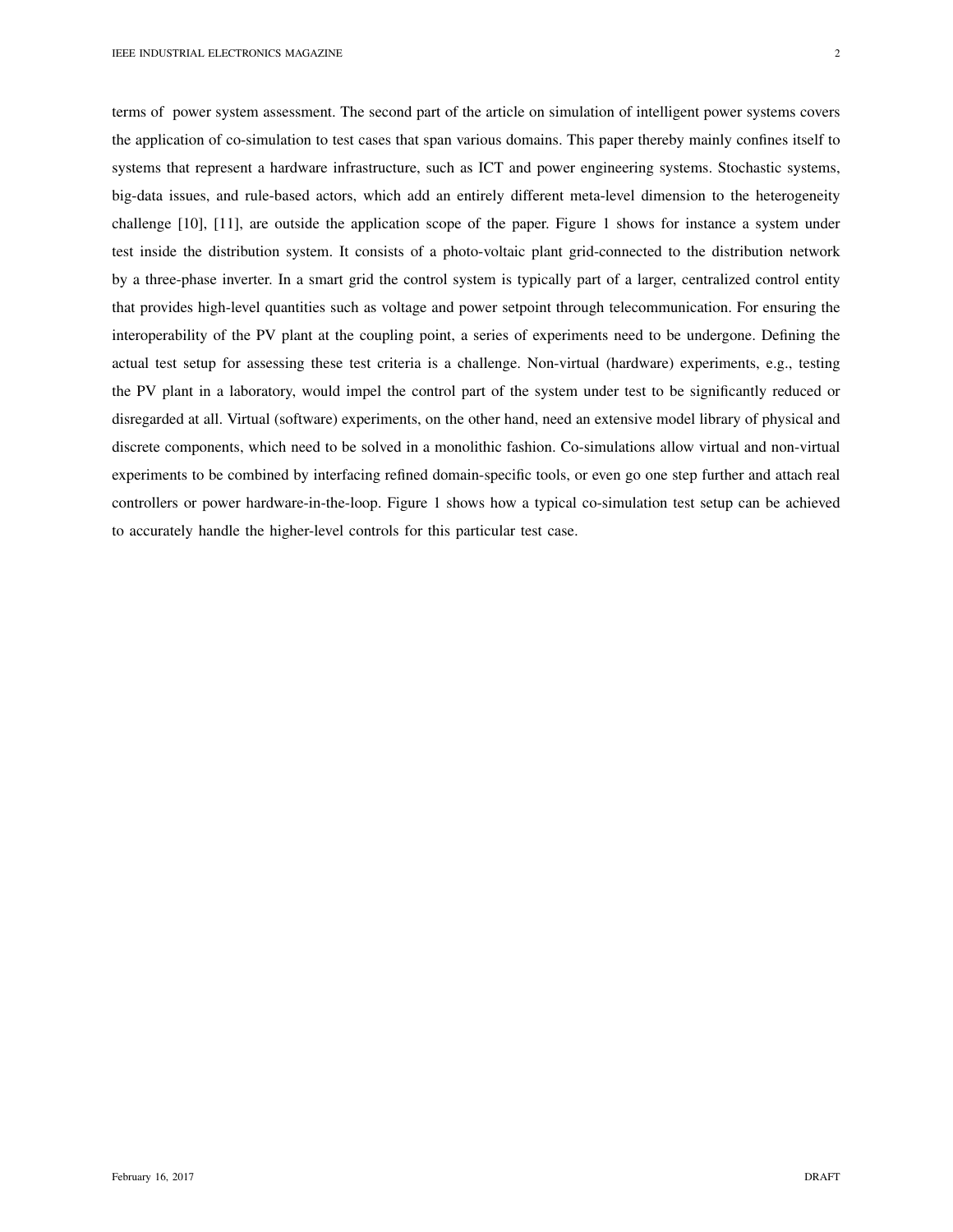

Fig. 1: Use case with a PV plant, an inverter with communicating controller, and a distribution grid (middle), that can be analyzed in a full co-sim fashion (upper setup) or in real-time with the real inverter in the loop (lower

setup).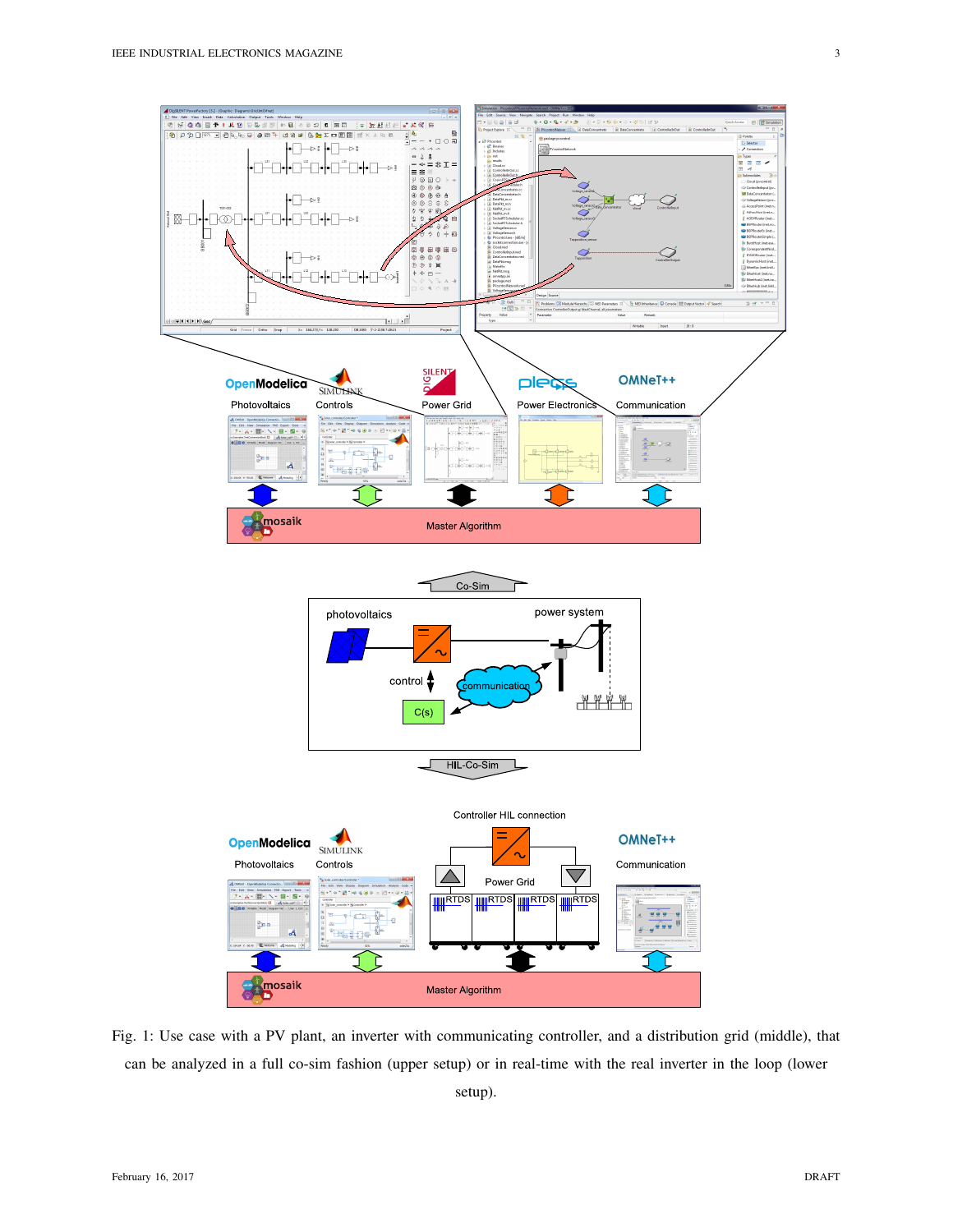The remainder of this paper covers the application of co-simulation for the following typical setups: the connection between ICT and power systems (multi-domain heterogeneity), hardware-in-the-loop simulations (virtual + nonvirtual experiments), and the combination of transient stability with an electromagnetic wave transients simulation (sub-domain heterogeneity). The paper ends with a survey of current challenges on the road.

## II. ICT AND POWER SYSTEMS

ICT is playing an ever more prominent role in power systems. Developments like the *internet of things*, smart homes, or car-to-X communication further contribute to a data-driven power system. The use of ICT in power systems has diverse purposes, and just as diverse are the requirements it needs to fulfill. For example, timing constraints in communication range from very relaxed in the case of meter reading to very strict in the case of high-speed signals for protection purposes. The use of co-simulation to investigate the mutual impact of ICT and power systems, and therefore, the behavior of intelligent power systems, has become significant.

Noteworthy applications of co-simulation related to intelligent power systems are the analysis of wide area monitoring and control [12], control and optimization in distribution networks [13], [14], and distributed energy integration [15], [16]. In such applications, co-simulation can conveniently scrutinize interactions between systems of completely different natures. For instance, the impact of communication latency on the power system has been analyzed in [17], while the impact of cyber attacks on the electric power grid has been studied in [18], [19]. Cosimulation has also proven to be useful to explore artificial intelligence applications in power grids [20]. There is also extensive work on combining (classical and factory) automation standards with power systems [21], which increases the need for this type of co-simulations. Real-time/hardware-in-the-loop (HIL) test beds have been proposed for automation-related co-simulations [22], but it is expected that non-real time versions provide further insight into these systems. Setups like in [23] are currently used for evaluating the impact of latency or packet loss on smart grid control applications.

Over the past decade, profound efforts have been made to couple continuous power system simulators with discrete communication network simulators. The electric power and communication synchronizing simulator (EPOCHS) [24] is one of the first, and it combines power system simulators with instances of network simulator 2 (ns-2) at run time. The global event-driven co-simulation framework (GECO) [25] for evaluation of wide area monitoring and control schemes integrates PSLF with ns-2. GECO runs globally in a discrete event-driven manner whereas a global event scheduler is used to handle power system iteration events and communication network events. The integrated co-simulation of power and ICT systems for real-time evaluation (INSPIRE) [26] uses the High Level Architecture (HLA, IEEE 1516) for time management, providing a co-simulation platform for modeling the effects of ICT infrastructures on power grids. Table I provides a non-exhaustive list of examples of co-simulation of power systems and ICT infrastructure.

A notable feature of co-simulations of intelligent power networks is the different time scales that are combined in one model. Figure 2 shows various applications and phenomena in various power system domains. Their characteristic time constants range from microseconds to minutes. The applications and phenomena that exhibit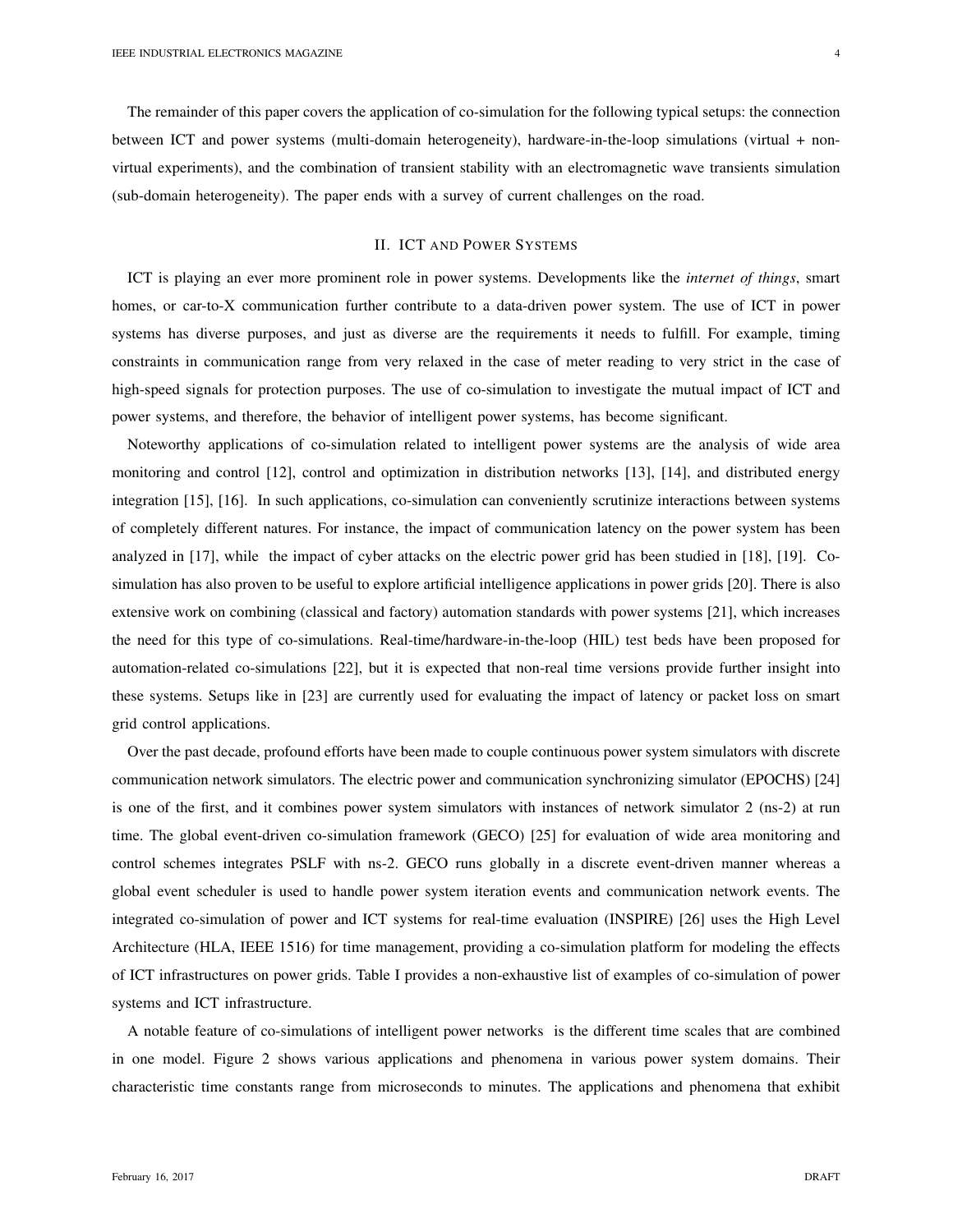| Name                       | Application             | Components       | Synchronization | Time scale           | Scalability             |
|----------------------------|-------------------------|------------------|-----------------|----------------------|-------------------------|
| EPOCHS <sup>[24]</sup>     | Protection and con-     | PSCAD/EMTDC.     | Synchronization | microseconds<br>From | Suitable for large sys- |
|                            | trol schemes            | PSLF, and NS-2   | points-based    | to minutes           | tems                    |
| $\&$<br>OpenDSS            | Wide area monitoring    | OpenDSS,         | Synchronization | From milliseconds to | Medium size             |
| $OMNet++ [27]$             | and control             | $OMNet++$        | points-based    | minutes              |                         |
| Adevs+NS-2 [28]            | Wide area monitoring    | Adevs, NS-2      | Event-driven    | Limited range        | Suitable for large sys- |
|                            | and control             |                  |                 |                      | tems                    |
| <b>GECO</b> [25]           | Wide area protection    | PSLF, NS-2       | Event-driven    | From milliseconds to | Suitable for large sys- |
|                            | and control             |                  |                 | seconds              | tems                    |
| Greenbench [18]            | Cyber security in dis-  | PSCAD. OMNet++   | Event-driven    | N/A                  | Tested in small sys-    |
|                            | tribution grid          |                  |                 |                      | tems                    |
| PowerNet [29]              | Monitoring<br>power     | Modelica, NS-2   | Master-slave    | N/A                  | Unsuitable for large    |
|                            | grid devices            |                  |                 |                      | systems                 |
| <b>VPNET [30]</b>          | Networked<br>power      | VTB. OPNET       | Master-slave    | N/A                  | Unsuitable for large    |
|                            | converter system        |                  |                 |                      | systems                 |
| <b>INSPIRE [26]</b>        | Monitoring and con-     | DIgSILENT Power- | Master-slave    | microseconds<br>From | Suitable for large sys- |
|                            | trol                    | Factory, OPNET   |                 | to minutes           | tems                    |
| <b>OpenDSS</b><br>$&$ NS-2 | Distributed energy re-  | OpenDSS, NS-2    | Not addressed   | From milliseconds to | Medium size             |
| [31]                       | sources integration     |                  |                 | seconds              |                         |
| <b>TASSCS</b> [19]         | Cyber<br>security<br>of | PowerWorld,      | N/A             | Real-time in commu-  | Suitable for large sys- |
|                            | <b>SCADA</b>            | <b>OPNET</b>     |                 | nication network     | tems                    |

TABLE I: Examples of co-simulation of power systems and ICT infrastructure

small time constants would require smaller time steps for calculation in simulation [32]. Thus, the separate cosimulation entities of intelligent power grids should correctly represent their time characteristics.



Fig. 2: Time scales of various power grid applications based on [32].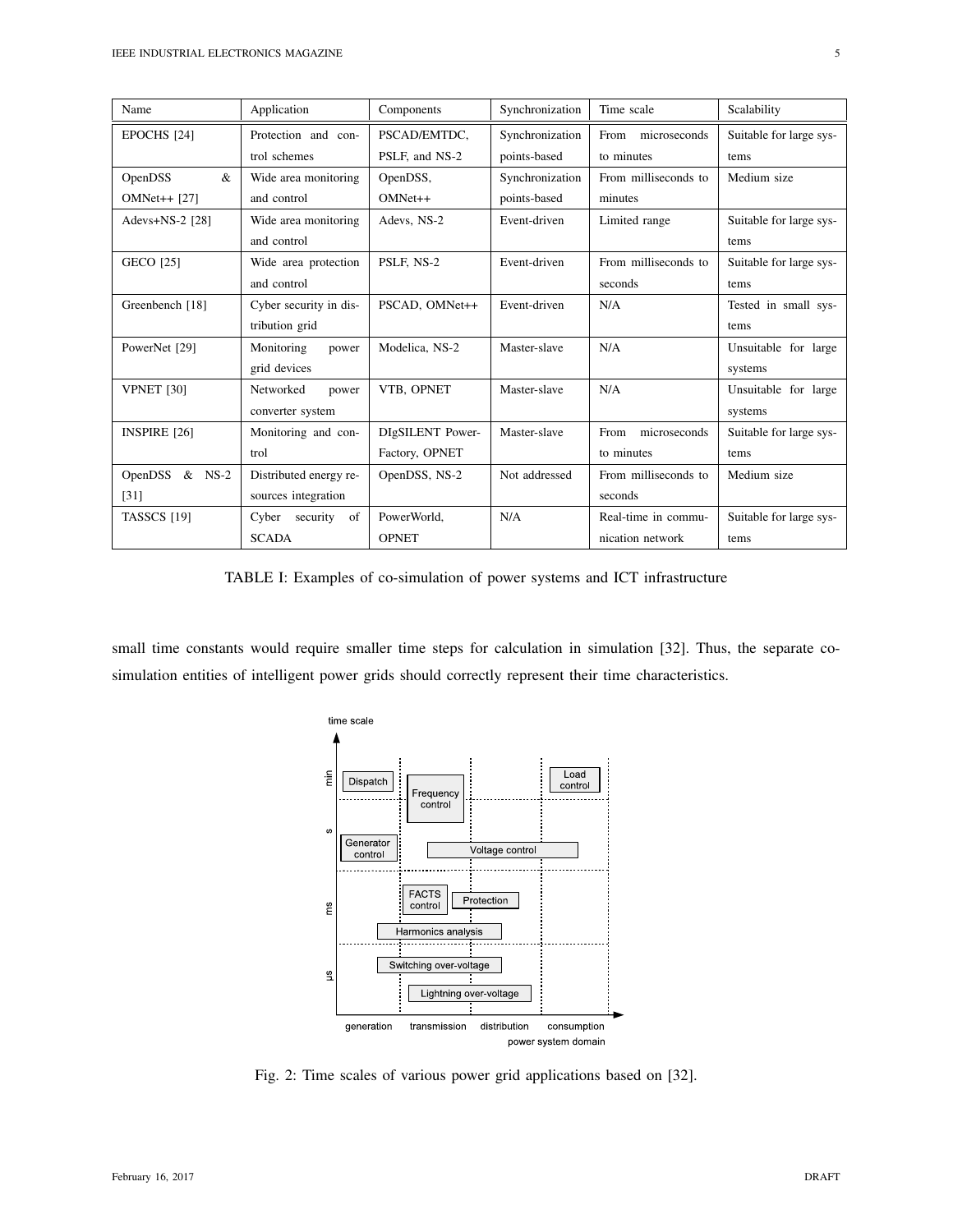ICT, and especially the controls of intelligent power grids, expose another important aspect that the simulation models have to consider: real-time guarantees. As shown in Figure 3, some protocols offer real-time guarantees, while others operate on *best-effort* basis (i.e., no communication speed or fidelity is warranted by the respective protocols). The associated applications either rely on guaranteed latency and throughput or have a more relaxed use. Regardless of these bounds, the real-time guarantees might be needed at different time scales. An IEEE C37.118 for Phasor Measurement Unit (PMU) based monitoring system, for example, needs fast and guaranteed transport. IEC 61850, an Ethernet-based communication standard for substation automation systems, combines real-time and best effort services like generic object oriented substation event (i.e., GOOSE) and manufacturing message specification (i.e., MMS).

From the above, it is evident that the flexibility of co-simulation allows the consideration of mixed ICT and power components/systems for different time-scales, even in real time. As shown in Table I, there are examples of cosimulations that consider different time scales, according to their specific application. For phenomena that involves loose real-time guarantees and long time scales, e.g., Advanced Metering Infrastructure (AMI) reading, it would be possible to choose the interfacing and synchronization methods introduced in Part I. However, for phenomena that involves strict real-time guarantees and short time scales, e.g., PMU based monitoring, it is challenging to design capable interfaces and appropriate synchronization methods. Real time co-simulation techniques which are based on powerful real-time simulators are hence needed under such circumstances, as will be detailed in Section III.



Fig. 3: Real time guarantees and time scales of power system communication protocols.

## III. REAL TIME SIMULATION FOR INTELLIGENT POWER SYSTEMS

If the simulators compute model time as fast as a wall clock time, real-time simulation is possible. The main reason behind real-time simulation is the need to connect real equipment that interacts in real-time with the simulation. For this to be possible, the simulator needs to solve the model equations representing the actual power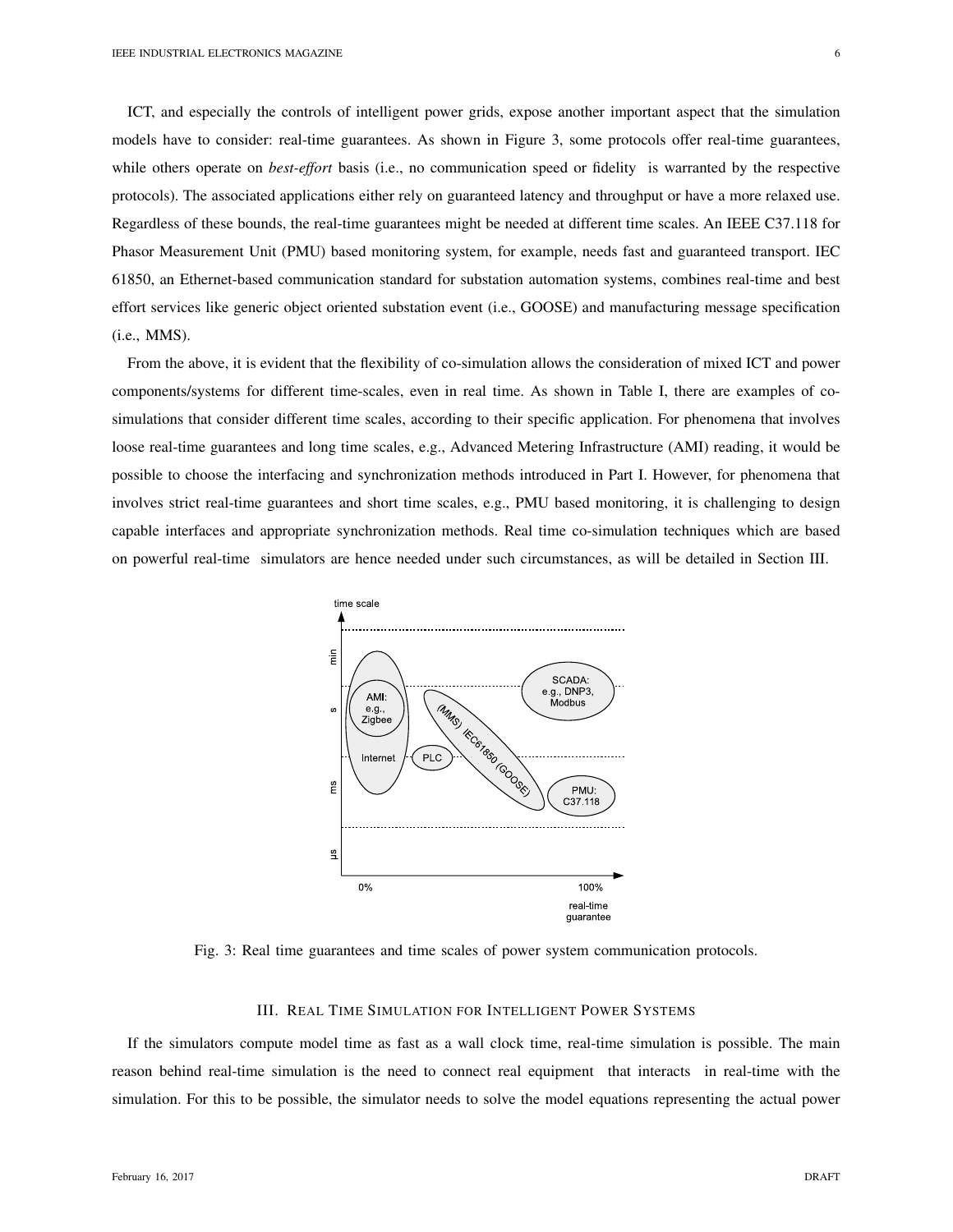system network, power electronic device, or communication system for one time-step within the same time as in a real world clock. Real-time simulation applied to the domain of intelligent power systems can be classified in two categories: fully digital and hardware-in-the-loop real-time simulations. In fully digital real time simulations, the entire model of the system under analysis is simulated on a dedicated platform with simulation software that can ensure the fulfillment of real-time constraints. In HIL simulations, a part of the model is replaced by an actual physical component (e.g., a controller, power electronic device, etc.). Thus, for HIL simulation, a digital real-time simulator (DRTS) with interfacing capabilities for connecting external devices required.



Fig. 4: Basic structure of CHIL and PHIL simulation.

HIL simulation can be classified in two types: Controller HIL Simulation (CHIL) and Power HIL Simulation (PHIL). Figure 4 shows the basic implementation structure of both CHIL and PHIL simulation.

In CHIL simulation, the controller, or hardware under test (HUT), is connected to the simulated system directly through the interface of the DRTS using low power signals. The interface can be realized through the analog to digital converters (ADCs) and digital to analog converters (DACs) of the DRTS, or even with other communication protocols such as sockets in the case of HUTs that support such methods. CHIL is used for testing controllers in early stages of design for power electronics devices like inverters, flexible AC transmission System (FACTS) and high voltage DC (HVDC) systems .

In PHIL simulation, actual power transfer takes place to and from the HUT, which makes it more complex and risky [33]. As shown in Figure 4, the main components of a PHIL simulation include a power system simulated in a DRTS, an amplifier, sensor and HUT. The amplifier provides the operating power to the HUT based on the low-power input signals from the DRTS, while operating conditions of the HUT are sensed and scaled to power levels compatible with the DRTS, and then fed back to the DRTS. A part of the power system is internally simulated and another part is a real hardware power apparatus. Thus a power source or a sink (connected through the PHIL interface) is required to generate or absorb the power needed. The main components of a PHIL simulation are the following:

• *Digital real-time simulator (DRTS):* Industrial grade simulators like RTDS or OPAL-RT are the most commonly used DRTS for power systems. They are dedicated systems with hardware supporting all the interfacing and ensuring real time simulation of very large systems with small simulation time steps in the order of micro seconds. Table II summarizes the features of different real time simulators used for power engineering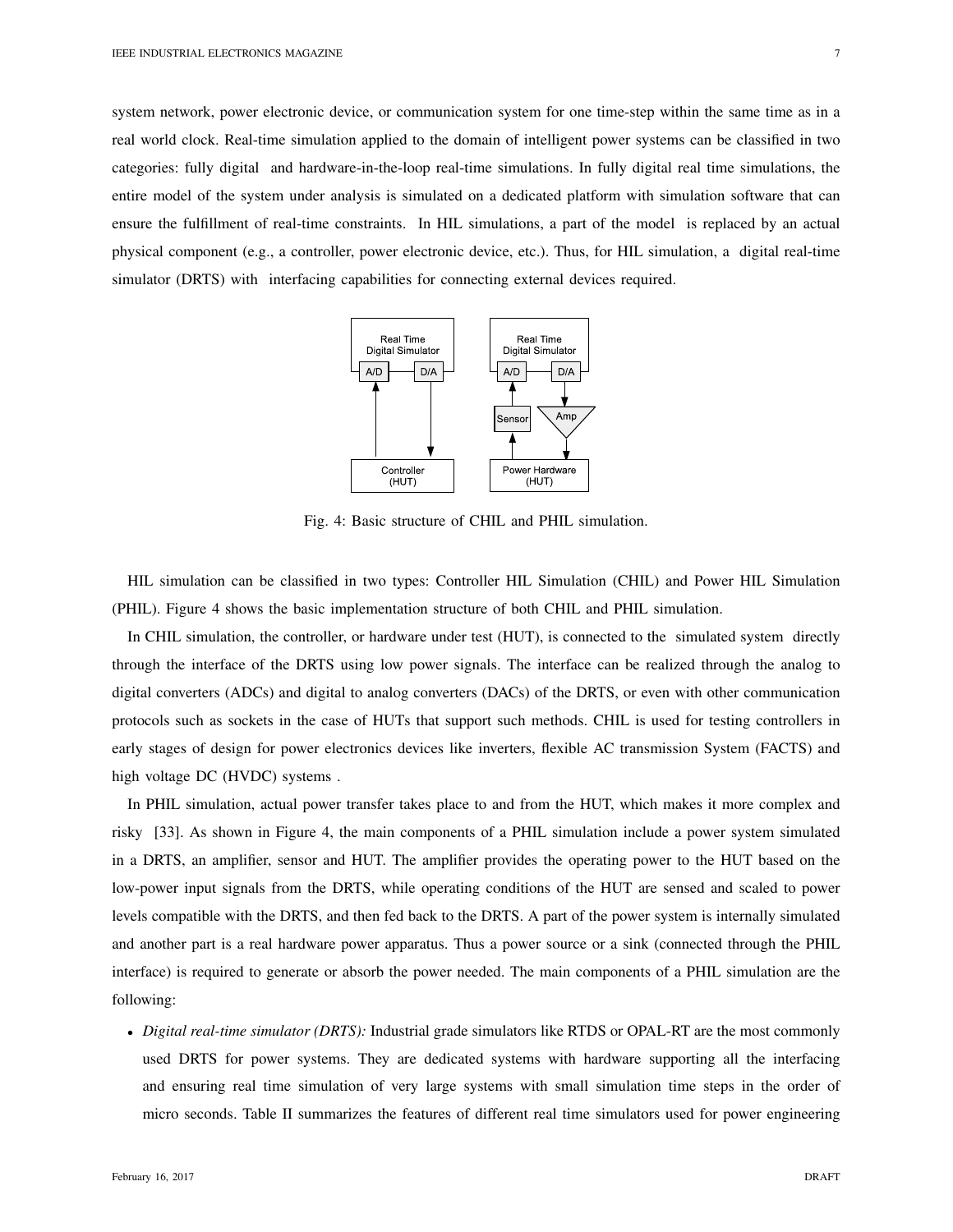applications in terms of interfacing methods used, type of hardware used, communication protocols supported, solver and simulation software used, etc., according to [34]. The main advantage of such DRTS systems is that they have libraries with application-specific models that are accepted by the industry.

- *Power amplification unit:* A power amplifier allows the transfer of power between the HUT and the part of the power system simulated in the DRTS at the point of common coupling. The selection of such an amplifier plays a crucial role in the stability and accuracy of PHIL simulation, since these factors are influenced by parameters like bandwidth, slew-rate and short circuit behavior. [35]. .
- *Interface algorithms:* Interface algorithms provide the means for relating the voltages and currents on the DRTS side to the HUT side of the PHIL simulation. They play a critical role in determining accuracy and stability of a PHIL simulation. Figure 5 shows an example of an interface algorithm called *ideal transformer method.* In this figure,  $Z_1$  and  $u_0$  represent the DRTS, and  $Z_2$  represents the HUT. The voltage and current at the point of common coupling are replicated as closely as possible using voltage and current sources. The ideal transformer method is the most commonly used interface algorithm due to ease of implementation, but its stability depends on the source to load impedance ratio. Alternative algorithms are reported in [33], [35], [36].



Fig. 5: Ideal transformer method for interfacing power hardware and a real time digital simulator.

#### *A. HIL Simulation of Intelligent Power Systems*

The applications of HIL simulation in the field of power engineering include the testing of protection devices, HVDC systems, and FACTS . HIL is also employed for distribution system studies such as integration of distributed energy resources . HIL simulation serves as a tool in the rapid development and testing cycle for the integration of ICT and intelligent electronic devices into intelligent power systems. Among the noteworthy applications are the following:

- *Relay testing:* This is one of the most popular and oldest applications of HIL simulation , and is presently used for design, study and testing of relay coordination, and distance relay protection [37].
- *Testbed for control strategies:* With the availability of different communication protocols, like TCP/IP and standards like IEC 61850, C37.118, PMU, and DNP3 incorporated in the DRTS system, it is possible to develop real time testbeds to design and implement control strategies for large power systems and power electronic components setups to study their impact on the system configuration. Examples of such applications are SCADA test beds for applications like energy management schemes and simulation of cyber attacks [38], passive islanding studies based on PMU data [39], testing of power control of wind parks with energy storage [40], testbeds for control design of microgrid energy management systems [41], and design and validation of wide area control systems [42].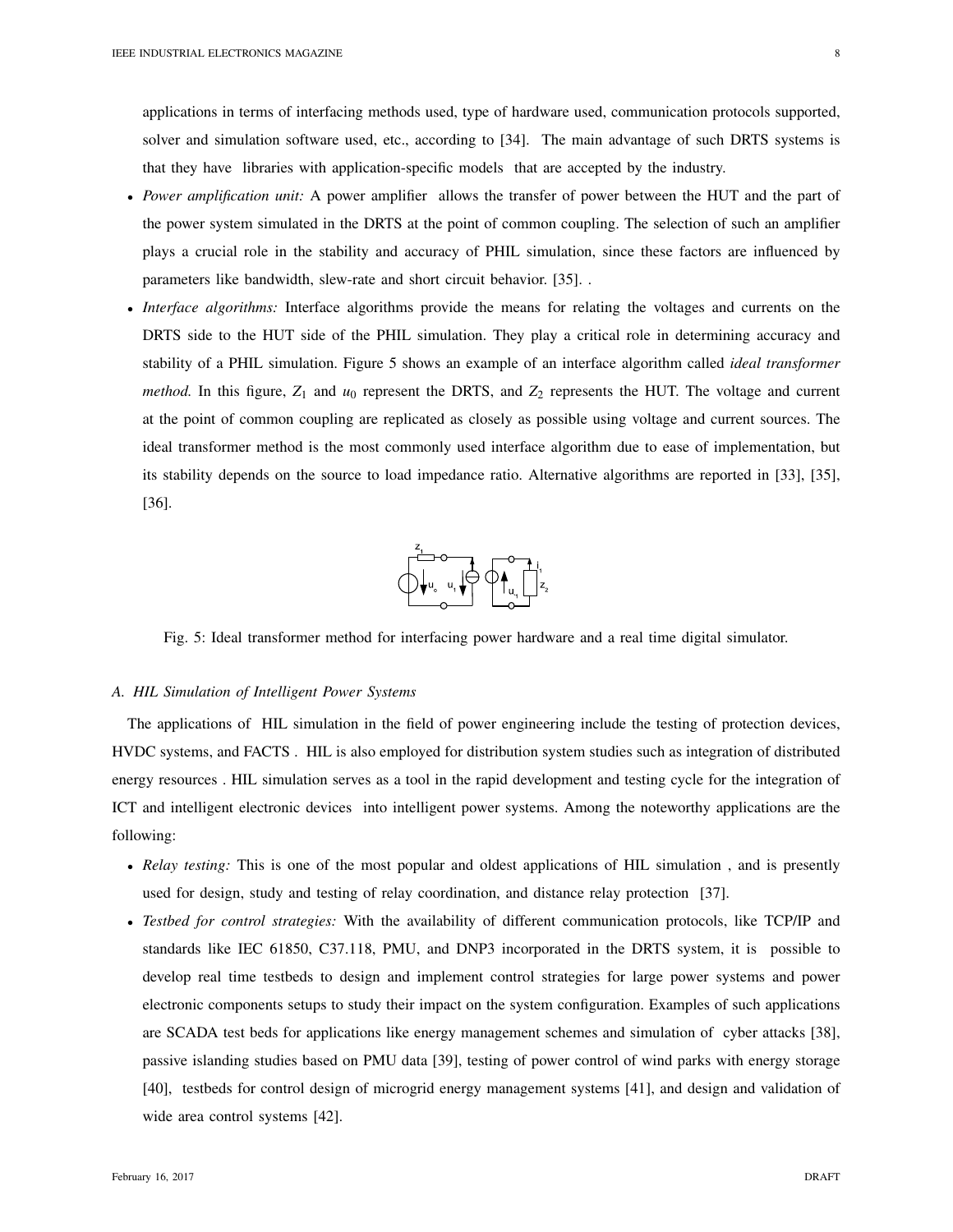| Real Time Simulator    | Hardware       | Interfacing and I/O         | Communication   | Solver Type     | Software Sup- |
|------------------------|----------------|-----------------------------|-----------------|-----------------|---------------|
|                        |                |                             | Protocols       |                 | ported        |
| RTDS from RTDS         | Proprietary    | fiber,<br>optical<br>fast   | IEC61850,       | Dommel's al-    | <b>RSCAD</b>  |
| Technologies Inc.      | boards<br>with | back plane, global          | TCP/IP,         | gorithm based   |               |
|                        | PowerPC        | Gigabit<br>hub,<br>bus      | $C37.118$ ,     | nodal solver    |               |
|                        | <b>RISC</b>    | Ethernet, analog and        | PMU, DNP3       |                 |               |
|                        | processors     | $I/O$ ,<br>third<br>digital |                 |                 |               |
|                        | and FPGAs      | party I/O<br>through        |                 |                 |               |
|                        |                | <b>GTNET</b>                |                 |                 |               |
| eMegasim               | Multicore      | shared<br>memory,           | IEC61850,       | <b>ARTEMIS-</b> | Simulink,     |
| from<br>OPAL-RT        | CPU, FPGA,     | Ethernet,<br>Gigabit        | C37.118,        | SSN, discrete   | $C/C++$       |
| Technologies Inc.      | commercial-    | Dolphin networking,         | DNP3            | Simulink        | Matlab,       |
|                        | of-the-shelf   | FPGA based analog           |                 | Solvers         | Fortran       |
|                        | motherboard    | I/O<br>digital<br>&         |                 |                 | wrapped<br>in |
|                        |                | terminals,<br>supports      |                 |                 | S-function    |
|                        |                | third party I/Os            |                 |                 |               |
| <b>HYPERSIM</b>        | SGI<br>Super-  | Gigabit<br>Ethernet,        | <b>IEC61850</b> | state space so- | Hypersim      |
| from<br><b>OPAL-RT</b> | computer with  | Standard<br>PCIe            |                 | lution method   | Software      |
| Technologies Inc.      | SGI and Intel  | interface with DSP          |                 | is used with    | Suite         |
|                        | <b>CPUs</b>    | based<br><b>ADCs</b><br>and |                 | multiple inte-  |               |
|                        |                | <b>DACs</b>                 |                 | gration rules   |               |
| Typhoon HIL from       | Proprietary    | FPGA based analog           | IEEE 1284C,     | Typhoon         | Typhoon Soft- |
| Typhoon HIL Inc.       | <b>ASIC</b>    | and digital I/Os            | Ethernet RJ45   | schematic       | ware Suite    |
|                        |                |                             |                 | editor,         |               |
|                        |                |                             |                 | SpiceShuttle,   |               |
|                        |                |                             |                 | Matlab          |               |

TABLE II: Summary of features of real time simulators for power systems.

• *Design, testing and validation of power electronic devices:* With the availability of high performance I/O terminals of resolution close to 10 ns, a DRTS can be used for testing a wide variety of power electronic devices, ranging from inverters, FACTS, and HVDC devices, to the latest intelligent electronic devices. Some recent applications include testing of power electronic controllers [43], STATCOM controller validation for wind park applications [44], PHIL testbeds to analyze the impact of plug-in hybrid electric vehicles on the grid [45], PHIL testbeds for HVDC systems [46], and PHIL testbeds for grid integration analysis of PV inverters [47].

#### *B. Real-Time Co-Simulation of Intelligent Power Systems*

Many multi-domain [48] and multi-physics [49] applications of HIL simulation integrated with co-simulation can be found in the literature for diverse fields of engineering. In [48], a multi-domain co-simulation procedure with HIL capability is proposed for the design and analysis of electric propulsion systems. A concept of multi-physics PHIL testbed as shown in Figure 7 is developed for the testing of renewable energy systems, and is applied to domestic energy systems [49].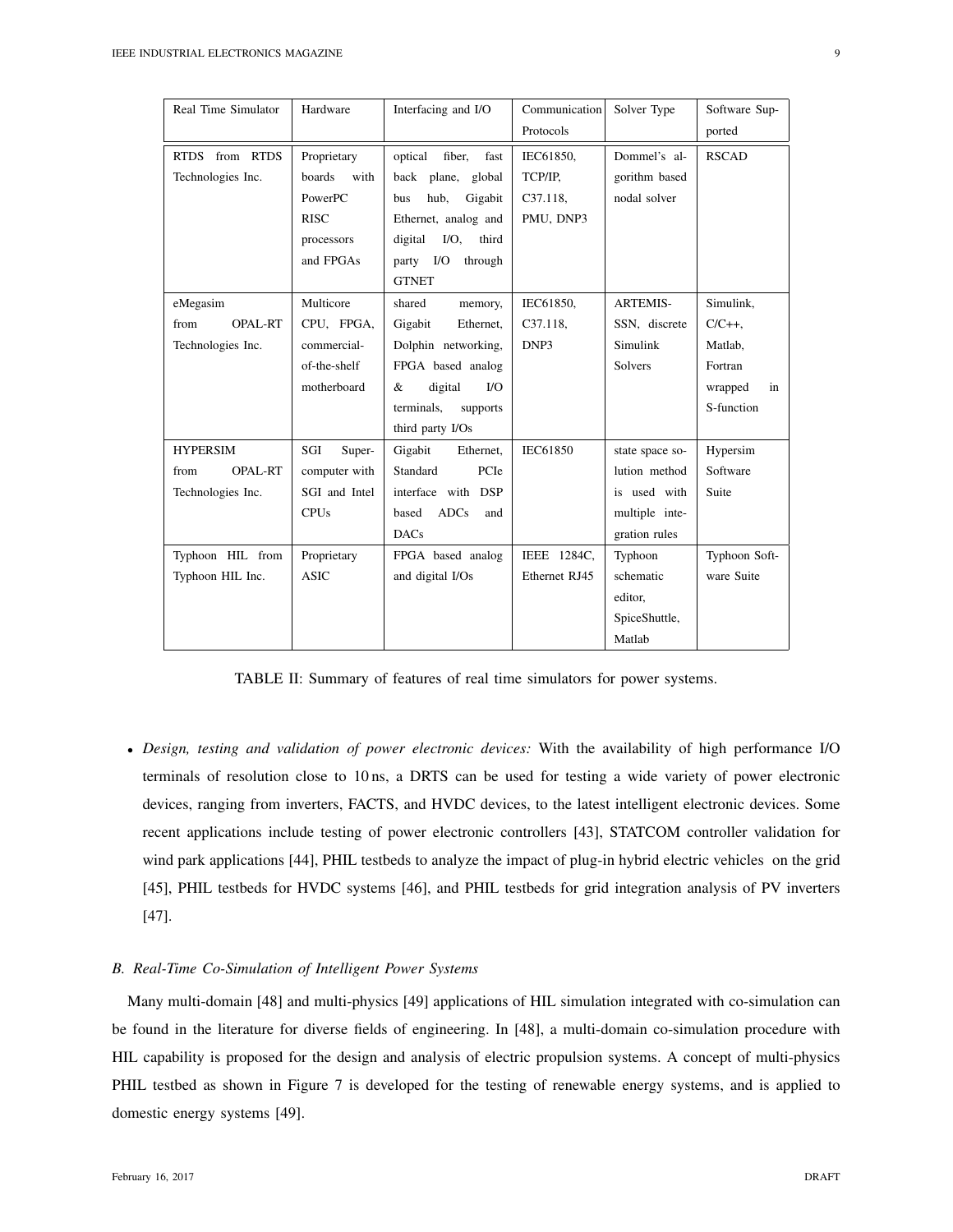Considering the the state-of-the-art of computing, sensing, and communication technologies, it is reasonable to assume HIL integrated with co-simulation capabilities will become a relevant tool for the study and analysis of future intelligent power systems. Applications of such HIL co-simulation testbeds include analyzing distribution grids for demand response strategies [50], and testing of demand side management techniques to provide ancillary services [51]. In [50] the VirGIL HIL co-simulation testbed is introduced using a master algorithm developed in Ptolemy II that coordinates the data exchange between all individual components. The communication between different components is done using the FMI standard. The individual components include PowerFactory as the power system simulator, OMNeT++ for the communications network simulator, Modelica for the building model/control, and the Ptolemy II environment for HIL simulation. The real-time PHIL co-simulation testbed introduced in [51] consist of a demand side management module, real-time simulator module (by Applied Dynamics International) and micro-grid module. A HIL co-simulation testbed is developed in [52] using the HLA framework and the IEEE 1516 HLA standard. Figure 6 shows the proposed architecture with a run-time infrastructure (RTI) and three individual federates, a network simulator federate, a Power-Sim federate and a HIL federate, facilitating the cosimulation environment. The power system simulator is connected to the Power-Sim Federate via a OLE for Process Control Data Access (OPC DA) server connection and a virtualized execution platform is used for the execution of the control application. The HIL interface is responsible for the synchronization of data exchange between the co-simulation and the virtualized execution platform. A PHIL platform with remote distribution circuit co-simulation is described in [53], where the real time coupling between the PHIL simulation and distribution system simulated in GridLAB-D is facilitated using a JavaScript Object Notation (JSON) based data exchange protocol.



Fig. 6: Hardware in the Loop Co-Simulation Architecture [52].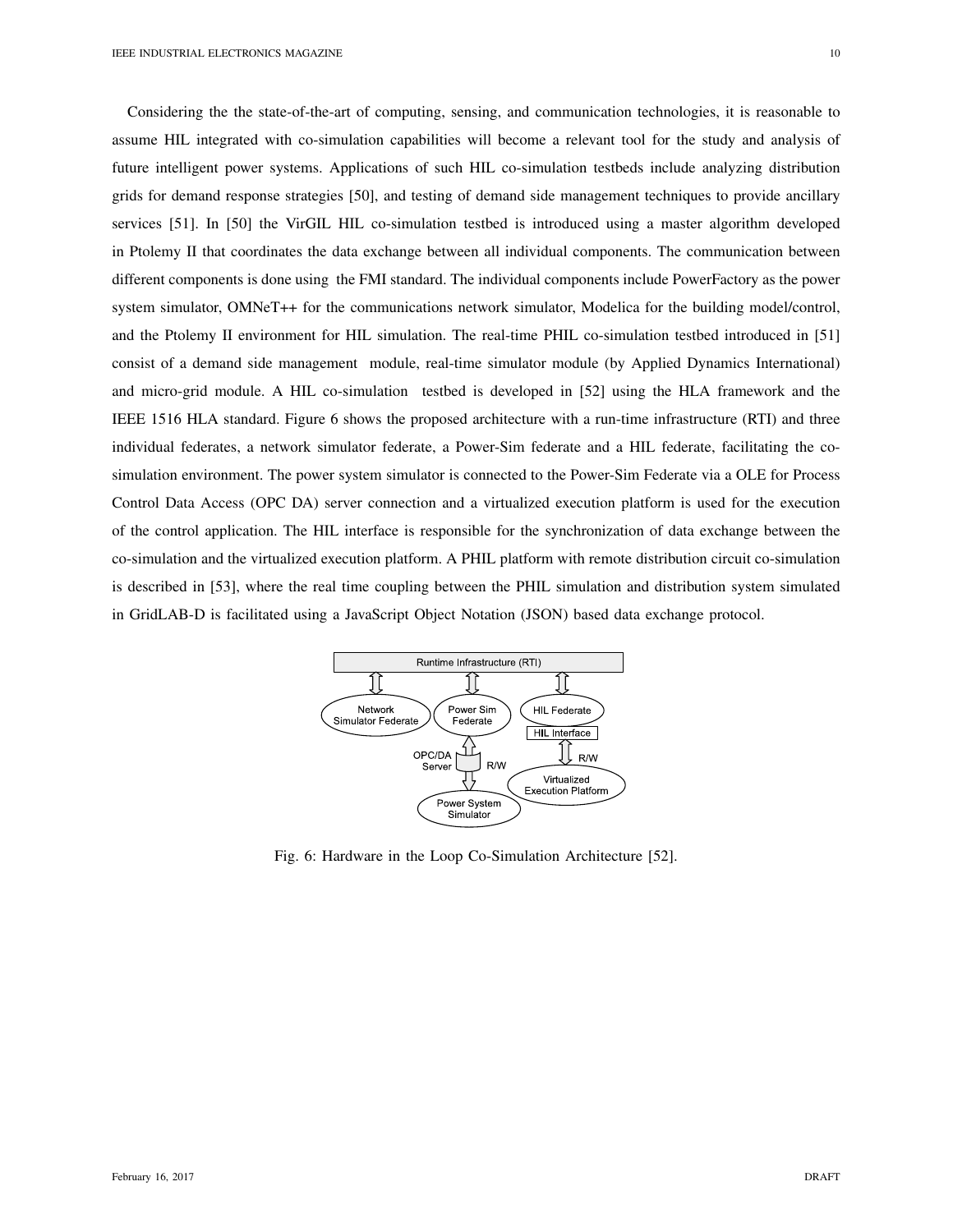

Fig. 7: Concept of multiphysics PHIL platform based on [49].

Real-time co-simulation also serves as a platform to study the mutual impact of coupling power systems and ICT infrastructure in an intelligent power system framework. One of the major application of such a platform is the study and analysis of methodologies for controlling and monitoring large power systems with PMU based WAMPAC systems. Some of the efforts to build such a real-time co-simulation platform are:

- *RTDS based:* In [54], RTDS is used for power system simulation and the ns-3 network simulator is used to simulate the communication system. This testbed is mainly for wide area monitoring protection and control research. In [55], RTDS and the OPNET network simulator are coupled. The communication card and the system-in-the-loop simulation feature of OPNET are used for data exchange with the help of NI PXI as the interface. A real-time co-simulation test bed is developed in [56] for analyzing the impact of cyber events on microgrids using RTDS as power system simulator and common open research emulator (CORE) as communication network emulator. It should be noted that developing large power grid models based on RTDS is rather expensive since the hardware requirements scale linearly with the number of simulated nodes.
- *OPAL-RT based:* OPAL-RT is another platform that supports real-time (co-)simulation. The Orchestra API acts as the co-simulation scheduler and coordinates the components connected to OPAL-RT. In [57], this co-simulation environment makes use of the compatibility of OPAL-RT and Simulink to develop PMU applications. The system-in-the-loop of OPNET and SoftPMU is used for interfacing and data exchange. In [5], a comprehensive micro-grid co-simulation with OPAL-RT and OPNET is built. It can achieve real-time simulation with hundreds of switches at a high switching frequency (up to 10 kHz).
- *PowerFactory based:* DIgSILENT PowerFactory, a versatile power system simulator for workstations, also provides a real-time mode. PowerFactory can be interfaced with other hardware/software components through the OPC communication protocol and various APIs. In [58], the PowerCyber testbed is built using the integration of PowerFactory with intelligent electronic devices and remote terminal units in order to perform cyber-physical security testing.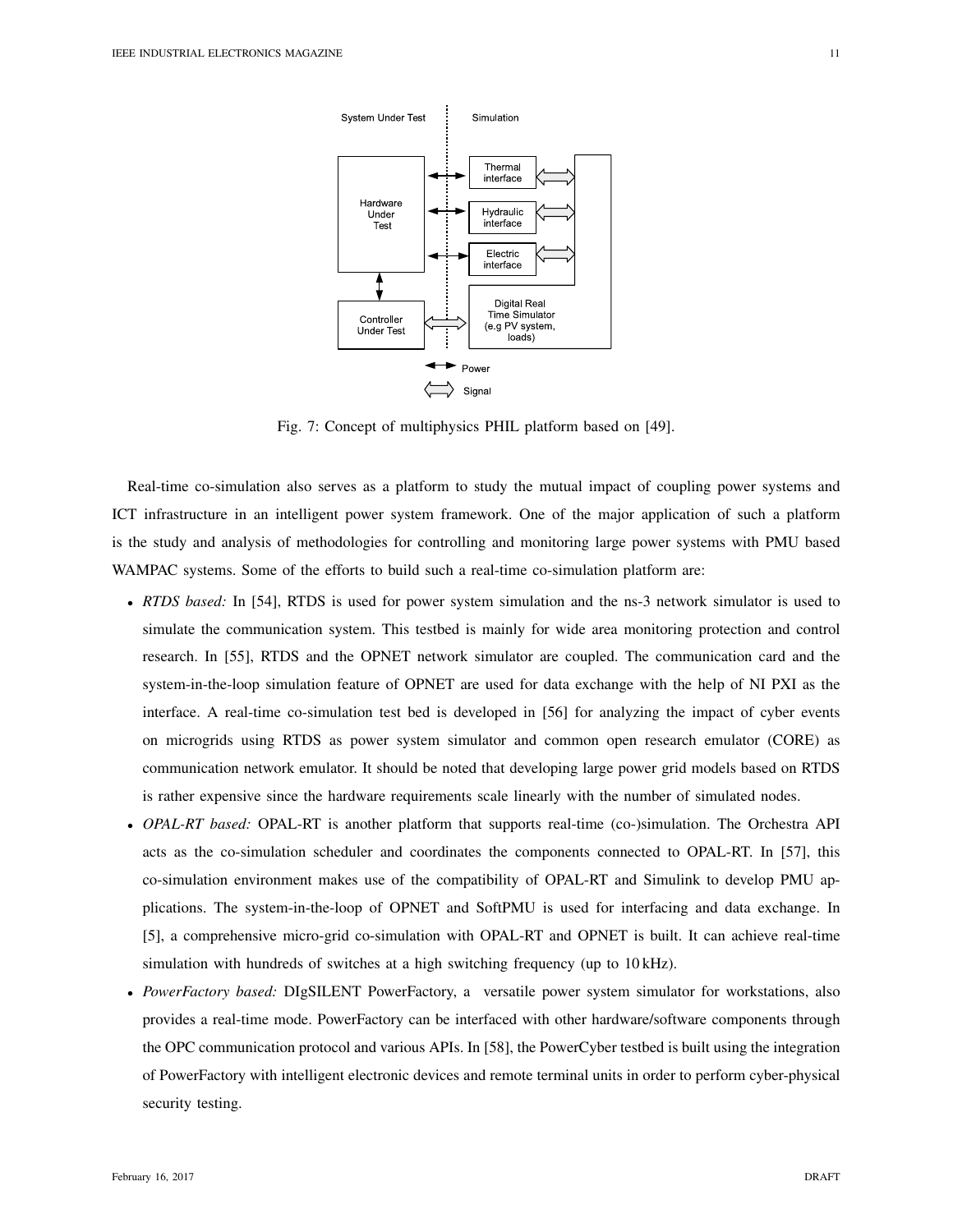#### *A. HVDC and Power System Electrotechnical Simulations*

For pure electrotechnical simulations it is common practice to consider only the phenomena of interest for the dynamic power system model. For decades, the response of interest was mainly related to the size of the system under study or the event being invoked. Using this approach, grid integration aspects of devices and systems could be studied separately and deterministically. Rotor angle stability for instance was a system-wide aspect mainly triggered by short circuits. Hence, studies could be conducted by simplified quasi-stationary models. Over-voltages, startup and inrush behaviour, and harmonics were as a rule caused by local devices and (passive) network components. This allowed a considerable network reductions for the electromagnetic transients simulation. The main simulation tools were hence transient stability-type simulations and EMT-type simulations.

The introduction of power-electronic interfaced devices and transmission systems put these paradigms into a different perspective. Especially line-commutated high voltage DC transmission did not fit well into the classical simulation approach as the detailed power electronic responses could have significant influence on system-level quantities such as voltage and rotor angle stability [59]. Several interim solutions were developed to maintain the concept of two separate simulation approaches. Examples include static modeling of HVDC links [60], and generic dynamic modeling, for EMT [61] and stability-type simulations [62] alike.

In the 1980's a widely accepted approach to include detailed HVDC converter behavior into stability-type simulations was published [63]. In this paper, the transient stability-type simulation acted as the master simulation and engaged a quasi-stationary model of the HVDC link under normal operating conditions. During disturbances, however, this model was replaced by an EMT-type model that interfaced with the master simulation. The interfacing techniques employed acted as the starting point for numerous future improvements of this concept, such as 1) generalisations on the EMT network segment type [64], [65], 2) generalisation on numerical implementations such as event handling [66], 3) interaction protocols [67], 4) parallelisation [68], 5) accuracy improvements [69], 6) dedicated interfacing techniques for VSC-HVDC links [70], [71], 7) advanced treatment of sequence components [72], and 8) refined decomposition methods for assessing the transient stability problem [73].

#### *B. Interfacing TS and EMT Simulations*

In terms of the taxonomoy of part 1 of this paper, interfaced EMT and stability-type simulations can be categorized as co-simulation, i.e., having multiple models and multiple solvers. Although the system itself is entirely modeled in the physical domain, it is split up into two types of models: an *external* subsystem being solved by the stability type simulation, and a *detailed* subsystem that is studied using an EMT-type simulation. Each subsystem has a different type of solver. The stability-type simulation can for instance apply a wide variety of solution methods for solving the set of DAEs (e.g., implicit versus explicit solvers, partitioned versus simultaneous solution methods). For EMTtype simulations on the other hand there is one mainstream method, the nodal analysis method, where the entire system of differential equations is discretized and mapped to the trapezoidal rule of integration. Notwithstanding the categorization into a multi-domain, multi-solver type of simulation, power system electrotechnical co-simulations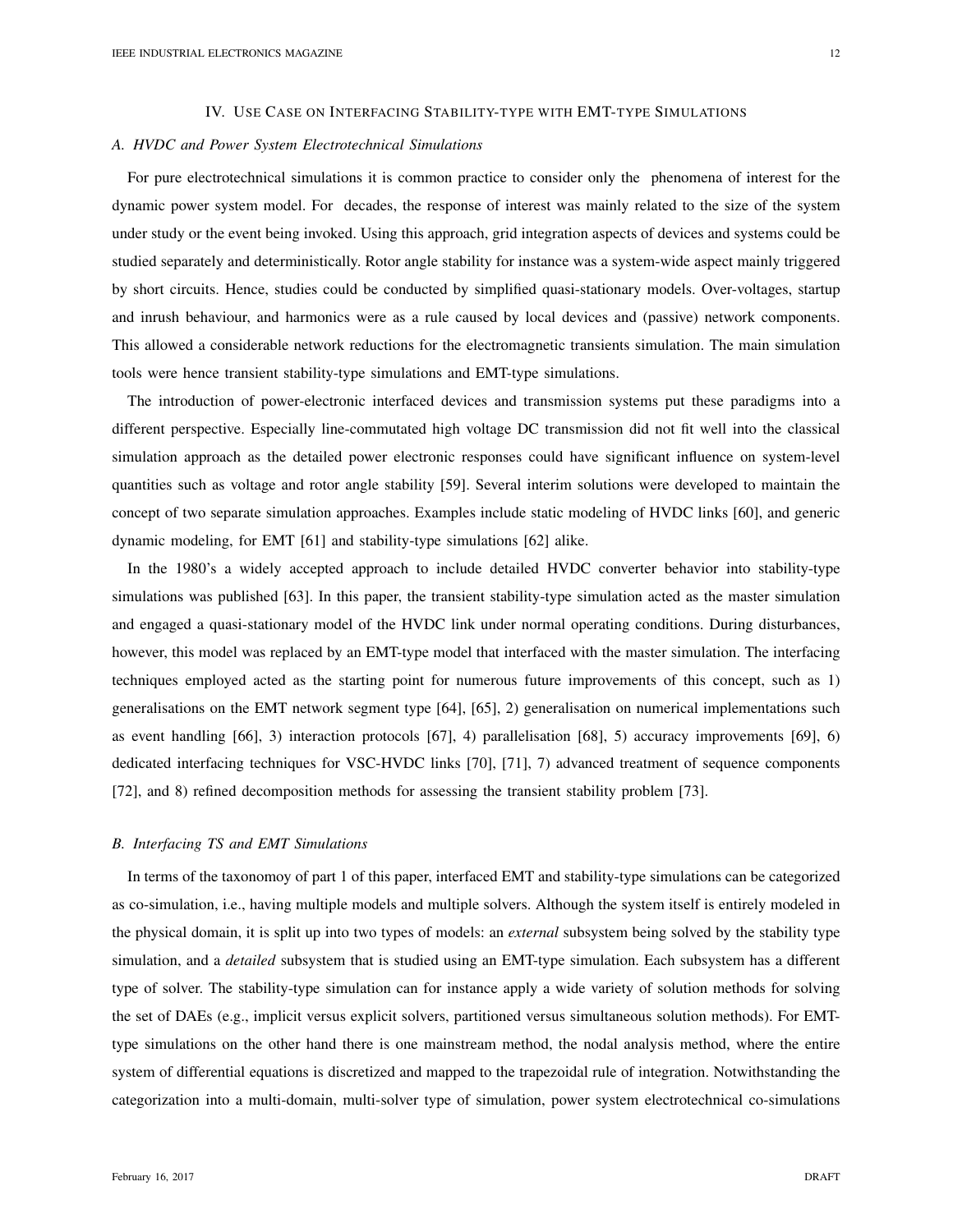are commonly referred to as hybrid simulations, mainly for legacy reasons. To prevent inconsistencies we abide by the term co-simulation.



mutually equivalent representation

Fig. 8: Detailed and external subsystem coupling for EMT–TS co-simulations.

Stability-type and EMT-type co-simulations predominantly apply the coupling arrangement shown in Figure 8, comprising the following:

- The detailed and external subsystems included into the EMT-type and stability-type simulation respectively;
- The coupling location (i.e., *interface node*) and/or network segment; and
- The representation of the subsystems into each other by means of equivalent sources;
- The *interaction protocol* that handles the communication sequences between the solvers.

The coupling location is commonly an AC node but mutual network segments have also been studied [74]. The former provides modeling simplicity whereas the latter bears potential accuracy advantages. The coupling location determines to a large extent the accuracy of the combined solution: the larger the detailed subsystem, the higher the level of detail can be achieved (e.g., unbalanced conditions, harmonic distortion). This however also increases the computational burden, which is one of the main benefits of TS and EMT co-simulations.

In order to facilitate interfacing information about flow and effort between the subsystems, either needs to be represented into the other. As a rule this is done by dynamic Norton or Thevenin equivalents, which during the ´ communication step (see part 1 of this article) dictate a voltage source or current injection based on the system quantities available at *t<sup>k</sup>* . For the representation of the detailed subsystem into the external subsystem this is generally speaking the transformation of point on wave currents and voltages to positive sequence quasi-stationary phasors. For the inclusion of the external subsystem dynamics into the detailed subsystem on the other hand this involves the transformation of positive sequence phasors to symmetrical voltage or current sources. Depending on the level of emphasis of the study and the modeling detail required the impedance of the equivalent source representation inside the detailed subsystem can be mapped at fundamental frequency, or can be implemented using a wide-band equivalent [75]. The latter is employed in case an accurate representation of the external subsystem is needed over a wide range of frequencies and the determination of these is far from trivial and commonly involves coherency determination [76], among others [77].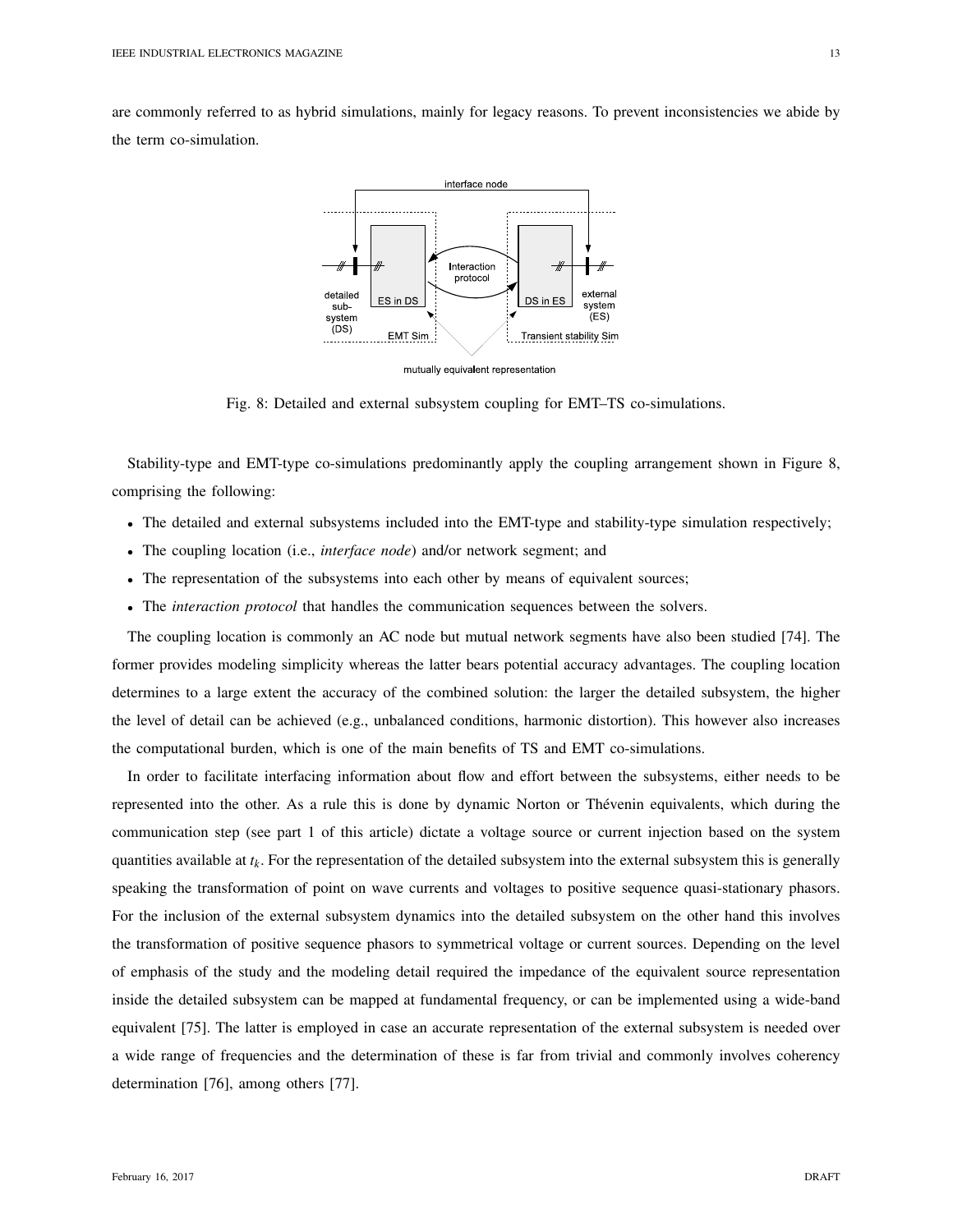A common way of implementing a power system electrotechnical co-simulation is to set the stability-type simulation as the master orchestrator, and thereby embedding the EMT-type simulation into this main simulation by an inner calculation loop. This algorithm is shown in Figure 9 and implemented in [70]. At  $t_0$  the overall simulation starts with an AC/DC power flow and thereby initialising the network, device, and interface models for both the external and the detailed subsystem [78]. As the stability-type simulation acts as the master, interfacing is carried out each (fixed) macro time step of the simulation, i.e.  $h = \Delta t$  and  $t_k = t_n$ . This output exchange towards the detailed subsystem typically entails the following steps:

- 1) Fetch interface nodal quantities from the external subsystem;
- 2) Make these effort and flow variables compatible with the detailed system modeling approach (compare with the communication sequences explained in part 1 of the article);
- 3) Apply interpolation or extrapolation inside the detailed subsystems, depending on causality conditions.

Subsequently, the detailed subsystem executes its minor time steps until reaching the condition  $t_{em} = t_{n+1}$ . Now the detailed system has to send its output to the external subsystem, akin to the steps taken while interfacing between the external and detailed subsystems. What follows is that the stability-type simulation continues solving the subsystem's set of DAEs until reaching  $t = t_{n+1}$ , at which the master (TS) simulation advances the overall time step. The above-mentioned sequence follows the serial (Gauss-Seidel) communication sequence and makes up a weakly coupled simulation. A similar calculation sequence is applied in commercially available simulation packages like PSS®NETOMAC [79]. Fully separated simulation environments are reported in [80] (Powerfactory with MATLAB/Simulink) and in [72] (InterPSS with PSCAD/EMTDC). In general the challenge is to make the synchronization algorithm compatible with the simulator properties. When the master or one of the simulation federates does for instance not support rolling back in time, using adaptive time step sizes, or model-specific mockup services like derivative determination, the capabilities of the co-simulation as a whole are inhibited.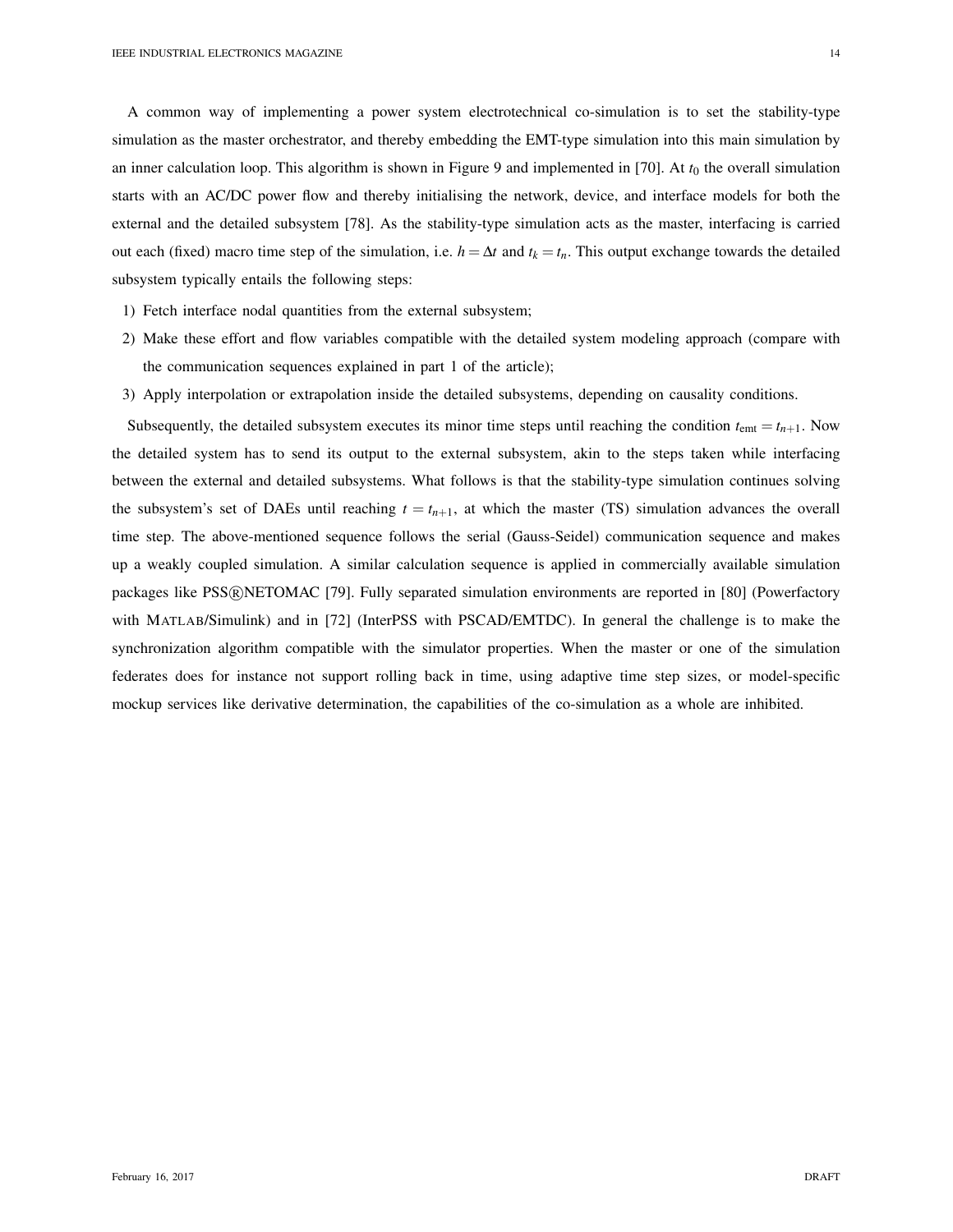

Fig. 9: Workflow of an electrotechnical EMT–TS co-simulation, in which the transient stability simulation acts as the master simulator.

#### *C. Co-Simulation Implementation for VSC-HVDC*

The next generation of HVDC transmission based on voltage sourced converter technology (VSC-HVDC) has the potential to transmit power in the GW range. Despite the superior controllability of such interconnections, the AC/DC interactions cannot be safely disregarded in grid integration studies, particularly during fault-ride through conditions [81]. This gives rise to co-simulation applications. This section gives an survey of the functionality requirements of the co-simulation environment.

From an operation viewpoint VSC-HVDC links can be mainly separated into 3 types: offshore wind power plant connections, VSC-HVDC links embedded in one synchronous area, and multi-terminal schemes. The control design of point-to-point links primarily focuses on 1) conveying the active power infeed towards the opposite VSC terminal, 2) device and HVDC primary equipment protection, and 3) ancillary services. Active power set points are typically set by either the system operator or imposed by the wind power plant output. Fault-ride through of point-to-point links is commonly achieved using overvoltage protection devices inside the DC link (i.e., dynamic breaking resistors), whereas fault interruption is done via the AC side. Strictly speaking, point-to-point VSC-HVDC schemes do not need any (fast) communication that might suddenly inflict unexpected behavior at the AC-side. Multi-terminal schemes do not comply very well to this concept as DC faults should be cleared selectively, the direction of active power flow shall be controllable, and sophisticated fault-ride through and/or ancillary services must be engaged.

This operational functionality also puts a burden on the simulation and modeling needs. fault-ride through might engage lower level (component-specific) protection mechanisms such as converter module blocking, which on their turn inflict severe perturbations in the power output. Such events necessitate the inclusion of a wide spectrum of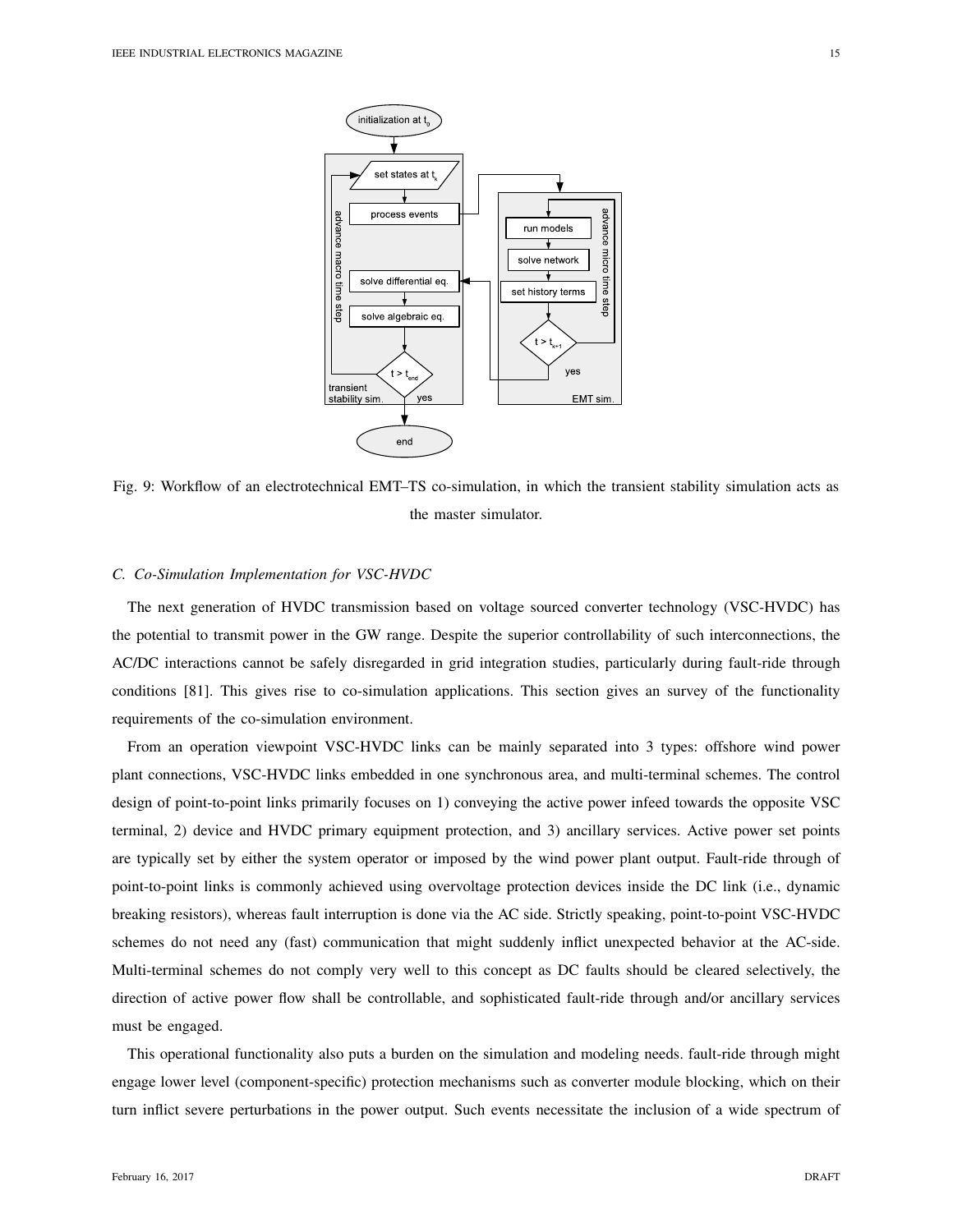physical phenomena into the overall (physical) system assessment. Another notable domain of interest is the (fast) communication needs of VSC-HVDC links. The inclusion of ICT-specific models into the overall system assessment is more effective using a dedicated domain-specific model and corresponding solution algorithm.

The relatively fast inner control loops of VSCs needed refinement of conventional interfacing techniques mainly on the following aspects:

- Equivalent source representation inside the detailed subsystem: it needs to represent the characteristics of the external system, at least for power frequency but preferably also for higher harmonics [76]
- The extrapolation procedures for the external system quantities into the detailed subsystem: voltage angles and magnitudes are synchronized as algebraic variables, which allows discontinuous jumps at synchonization instants. Extrapolation estimates the trace of these quantities leading to a more realistic VSC-HVDC model response.
- Improving causality conditions for the extrapolation steps: specially at faults no historical information is available for extrapolation or interpolation of the synchronized variables. Temporary interaction protocol adjustments can partly address the related model response issues. and
- Phasor capturing methods for small time step-size conditions: notably during small or adaptive time step-size conditions the discrete Fourier transform need values from the detailed system also from previous synchronization points, e.g., *tk*−1,*tk*−2; the interaction protocol has to cater for this.

As part of the focus of grid integration studies is on the compatibility with the AC transmission system behavior, the largest part of the co-simulation is contained within the external subsystem. As a matter of fact, the events under study are generally speaking AC side faults causing voltage dips at the point of common coupling. Interface technique improvements hence focus on optimizing the behavior during events inside the external subsystem.

Figure 10 shows an interaction protocol that changes the calculation sequence during events and was proposed in [70]. The figure shows two time lines that represent the minor steps of each subsystem. The detailed subsystem, which is shown on the bottom, employs a fixed time step-size of ∆*t*emt. For the sake of simplicity ∆*t*emt fits exactly *M* times in the time step-size of the master simulation. The arrows with encircled numbers indicate the simulation and interfacing actions conducted by the co-simulation. The normal calculation sequence is to first run the external subsystem and thereby enabling advantageous causality conditions for the detailed subsystem's source magnitude and angular interpolation. Then provide output to the detailed subsystem, run it, and interface the obtained phasors back to the external subsystem.

We assume an event at  $t_n$ , inducing a solution of the algebraic equations as the system of DAEs changes  $(1)$ . The normal sequence is now inconvenient as source values cannot be interpolated, nor extrapolated. Therefore, the calculation sequence is adapted to first prioritize the detailed subsystem (i.e.,  $(2)$  and  $(3)$ ) using zero-order hold values of source quantities obtained at  $(1)$ , and hence providing its response undelayed to the external subsystem (4). Then the simulation advances towards  $t_{n+1}$  (i.e.,  $(5)$ ) while using the same phasor quantities as the previous output exchange (i.e.,  $(6)$ ). Next, the interaction protocol returns to its default calculation sequence (i.e.,  $(7)$  -  $(9)$ ). This interaction protocol 1) enables accurate response right after faults, 2) enables causal interpolative filtering, and 3) shows favorable accuracy characteristics against a full EMT reference simulation.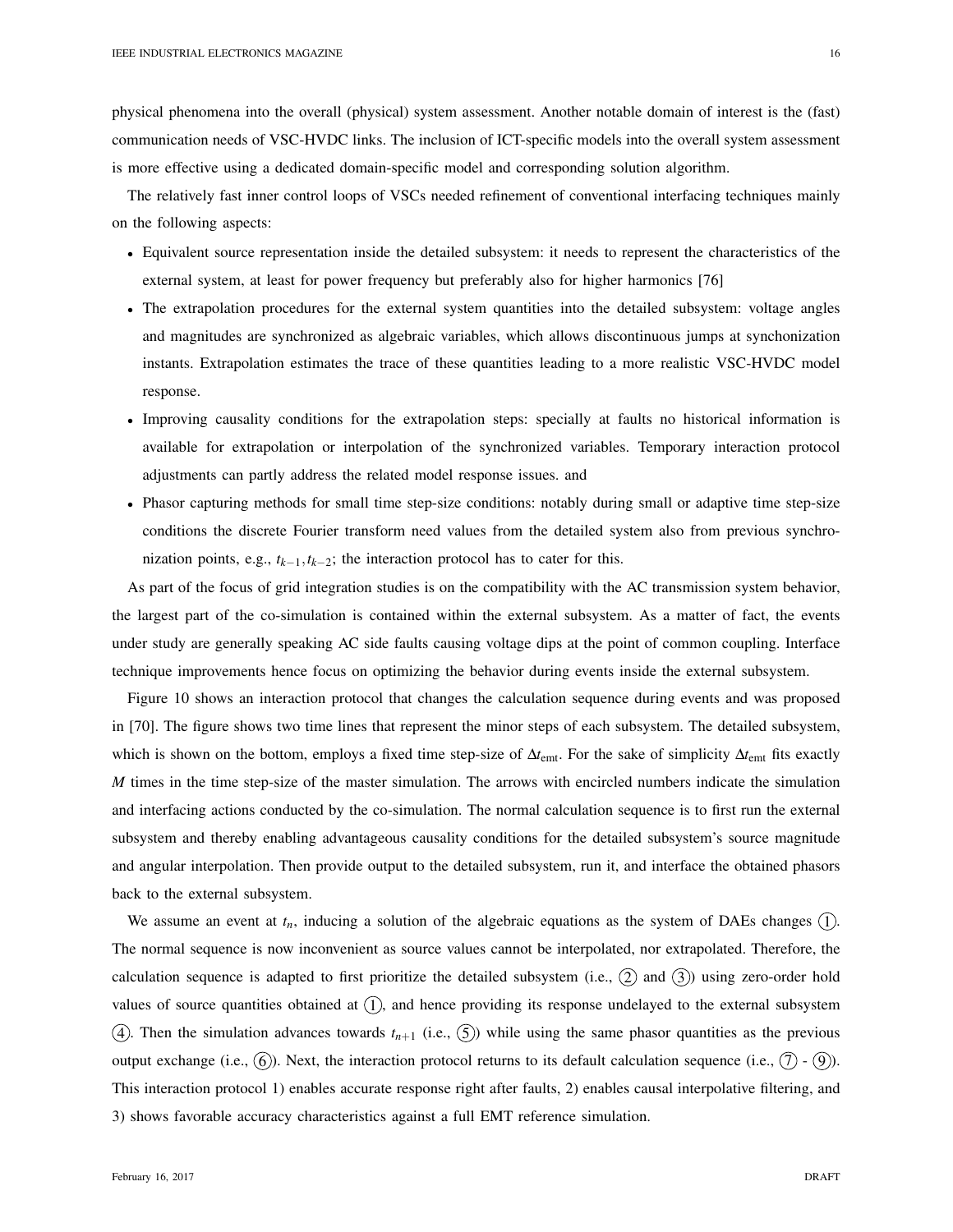

Fig. 10: Interaction protocol change in the event of faults inside the external system.

## V. CONCLUSION AND OUTLOOK

This paper gives the latest developments in co-simulation of intelligent power systems. The aspects of discrete and continuous models, of hardware in the loop simulations, and of applying co-simulation in a complex power system setting are covered.

Co-simulation has several advantages when working with intelligent power systems: proven tools with validated models can be used, virtually every style of heterogeneity (e.g., multi-rate, or power-to-gas-to-heat) can be dealt with, and the system model has by design a modular structure.

There is, however, still no established standard or platform to couple domain-specific simulators in order to create a smart grid simulation platform. Table III shows a non-exhaustive list of properties of three popular smart grid co-simulation federates. Their features and interfaces are far from being harmonized, which is the typical situation when a set of tools is expected to form a joint, hybrid simulator. The integration task therefore not only consist of writing drivers or interface wrappers but also semantic efforts (e.g., represent events in a non-event simulator, interpolate or extrapolate between time steps, etc.).

Most incompatibilities that are worked around lead to performance problems. But even if the interface is frictionless, the models themselves are often challenging with respect to scalability and performance. One small and maybe even unimportant part of the system model can grind everything down if its step size is small and strict synchronization is enforced. Such cases can only be solved with carefully developed model where the designer is well aware of the time constants, events, and dependencies.

The most urgent topics that require research are

- Languages: Is there hope for a unified modeling language for all the aspects, ranging from electromagnetic transients up to market mechanisms? Do languages like Modelica move into the right direction? Currently these languages are lacking validated models for the power domain that can compete with existing, commercial simulation products. Also the scalability of the associated software packages is not suitable for simulating large systems[82]
- Documentation: How can models be documented, so that revisions, details, and collaborative work can happen over a long time? This is a topic well known in software and collaborative development. Currently there is no established method of documenting and tracing complex projects like power system co-simulation that can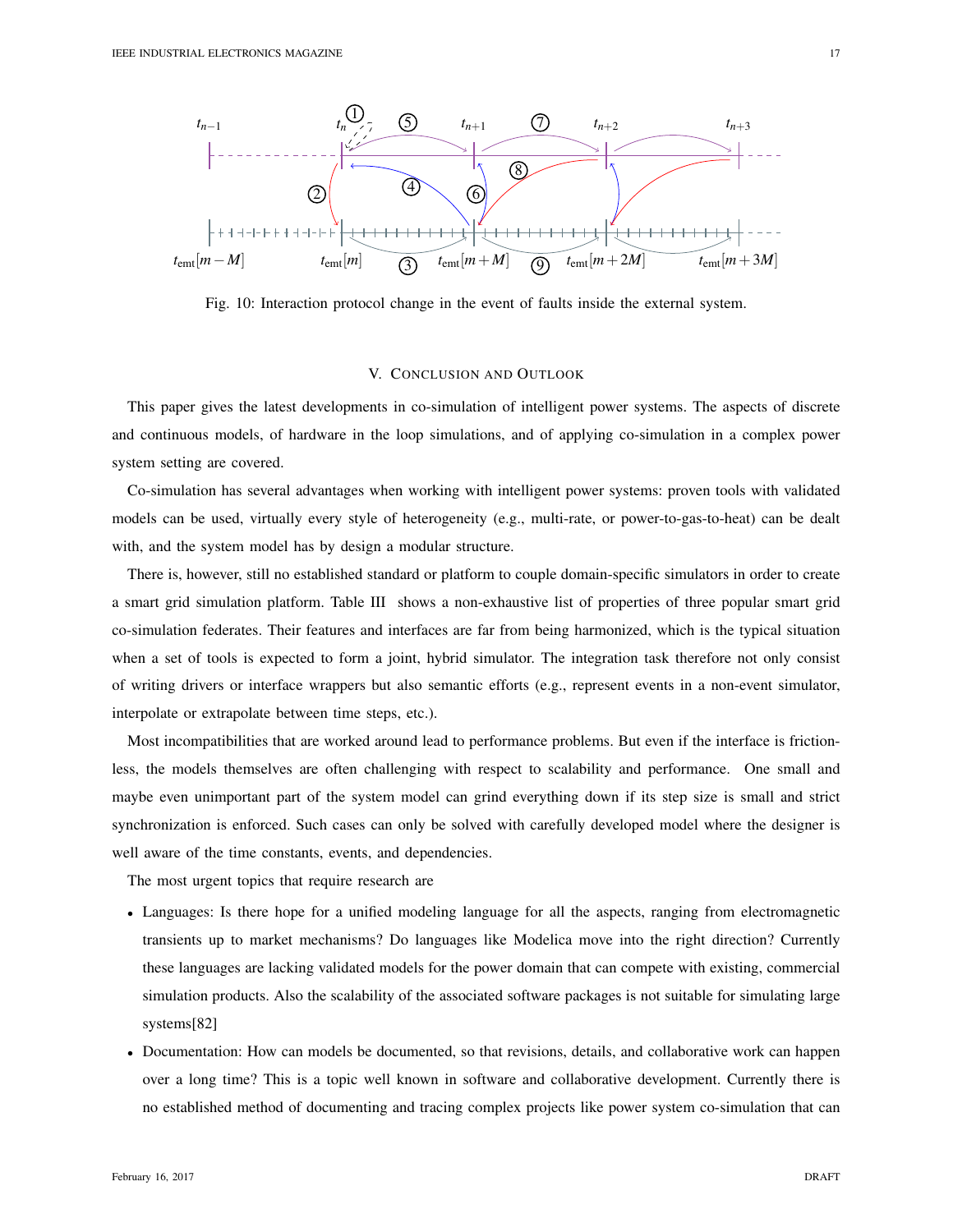- Formats: Which standards are the most promising for time series, parameters, libraries or components [83]? Emerging standards like hdf5 (hierarchical data format) and XML-based industry standards should be sufficient for these needs. Many tools, however, still use comma-separated value lists and other non-descriptive formats.
- Distributed computing: How can we split large systems into parts to run them on a distributed computing environment? Platforms like HLA are prepared for distributed computing. The key point, however, is performance, which in turn boils down to how the used hardware and the compilers/software are balanced against each other. Most known parallel attempts use nodes connected via general-purpose communication networks, which is far away from real parallel computation.
- Multi-granular models: How can we define models with different levels of details to perform a coarse analysis on the simple ones and to dive into the details once something interesting is discovered. What role can objectoriented modeling languages play in this question? Models in Modelica could incorporate different version of the component behavior, e.g., a static, a linearized and a detailed. Depending on the simulation run, one of them can be activated. This could help to quickly chart the search space and later investigate the interesting areas.
- Complexity: System complexity rises dramatically if a formerly continuous system is enhanced with digital elements that show memory (digital controllers and software in general do that). The number of system states explodes and validating system behavior becomes a difficult task. Is an exhaustive search needed when varying parameters or are smart optimization algorithms capable of exploiting the peculiarities of intelligent power grid models? Modern hybrid metaheuristics are much more efficient in searching complex spaces. It is an active field of research where we still expect substantial progress [84].
- Heterogeneous models: How can we combine statistical models, topological models, physical models, and all the other ways that provide valuable information of our intelligent power systems? If aspects are optimized in one model domain, how can we harmonize that with the others? The need for multiple languages in describing systems led to the development of the unified modeling language UML. While it has gained substantial acceptance in other domains, it did unfortunately not receive much resonance in the power domain except its use in InterPSS, CIM (Common Information Model, based on UML), and some academic projects.
- Numerics: How do uncertainties in input data or model data propagate through co-simulation? Do individual model inaccuracies and solver errors add up or multiply when combined? This is a highly complicated topic. How errors propagate and how uncertainties live on in a complex simulation is an active field of research [85].
- Validation: How to validate results when a monolithic simulation is not longer possible and therefore no benchmark exists? Model validation is expensive if it is done via real experiments. The classical workaround is to validate against another established and accepted model or tool. Co-simulation can simulate systems that are too large for monolithic, validated tools, which therefore can not serve as a validation benchmark [86]. The only workaround available for this dilemma is to use a mix of experiments and different flavors of co-simulation to validate the simulators against each other [87].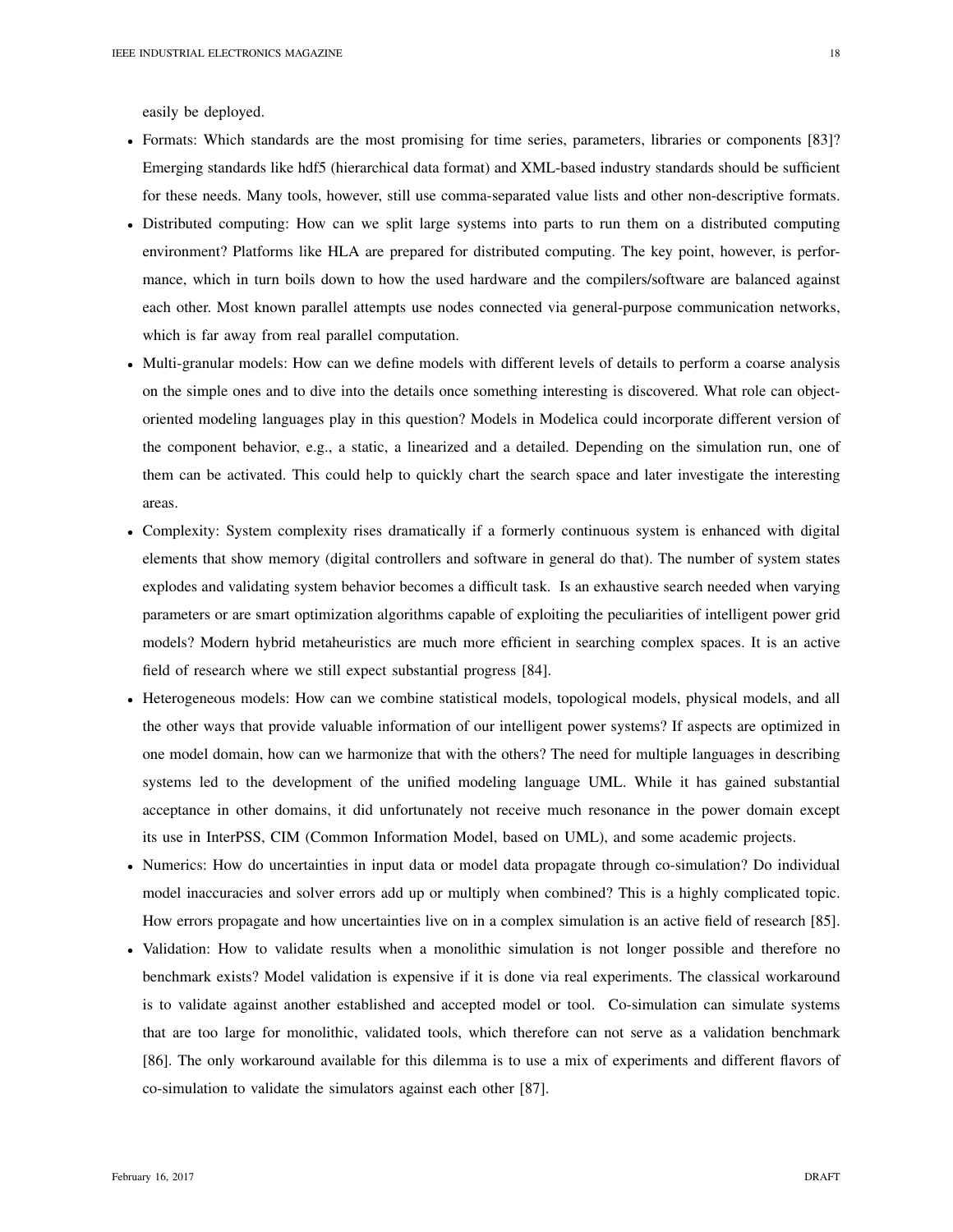|                             | PowerFactory            | OpenModelica             | $OMNeT++$               |  |
|-----------------------------|-------------------------|--------------------------|-------------------------|--|
| Domain                      | power system (power     | multi-domain, multi-     | communication, ICT,     |  |
|                             | flow, transient stabil- | physics                  | agents                  |  |
|                             | ity, EMT)               |                          |                         |  |
| License                     | commercial              | (GPL)<br>open<br>source  | (GPL)<br>open<br>source |  |
|                             |                         | derivative)              | derivative)             |  |
| FMI model exchange          | n/a                     | import and export        |                         |  |
| <b>FMI</b> co-simulation    | power flow only         | only master simulator    |                         |  |
|                             |                         | capable                  |                         |  |
| RT capability               | RT flag                 | n/a                      | native                  |  |
| model/project<br>data       | binary                  | XML, text                | text                    |  |
| format                      |                         |                          |                         |  |
| co-simulation<br><b>API</b> | OPC, Python             | <b>FMI</b>               | $C++$                   |  |
| compatability               |                         |                          |                         |  |
| Access to time step-        | Via API                 | Via FMI                  | Reprogram scheduler     |  |
| ping                        |                         |                          |                         |  |
| Community                   | professional support    | active<br>open<br>source | forum                   |  |
| size/support, forum         |                         | community, forum         |                         |  |

TABLE III: Comparison of (co-)simulation specific parameters of three popular tools.

Co-simulation is the method of choice if power systems are heterogeneous and/or large. Its ability to combine submodels of entirely different nature makes this method attractive for cases such as power-to-heat, electric mobility, transmission/distribution interplay, or dynamic interactions between the power system and power markets. As always, the better the model, the better the results. Often, legacy and black-box simulators have to be integrated which can negatively influence performance and accuracy. On the other hand, new modeling languages such as Modelica enrich the capabilities of smart grid modelers. Innovative system components such as batteries or renewable sources can be described in a multi-physics manner and still be fully integrated in a power systems analysis. Still, the above challenges still require intensive work and research in order to fully exploit the idea and benefits of co-simulation for intelligent power systems.

This work is partly supported by the European Community's Horizon 2020 Program (H2020/2014-2020) under project "ERIGrid: European Research Infrastructure supporting Smart Grid Systems Technology Development, Validation and Roll Out" (Grant Agreement No. 654113).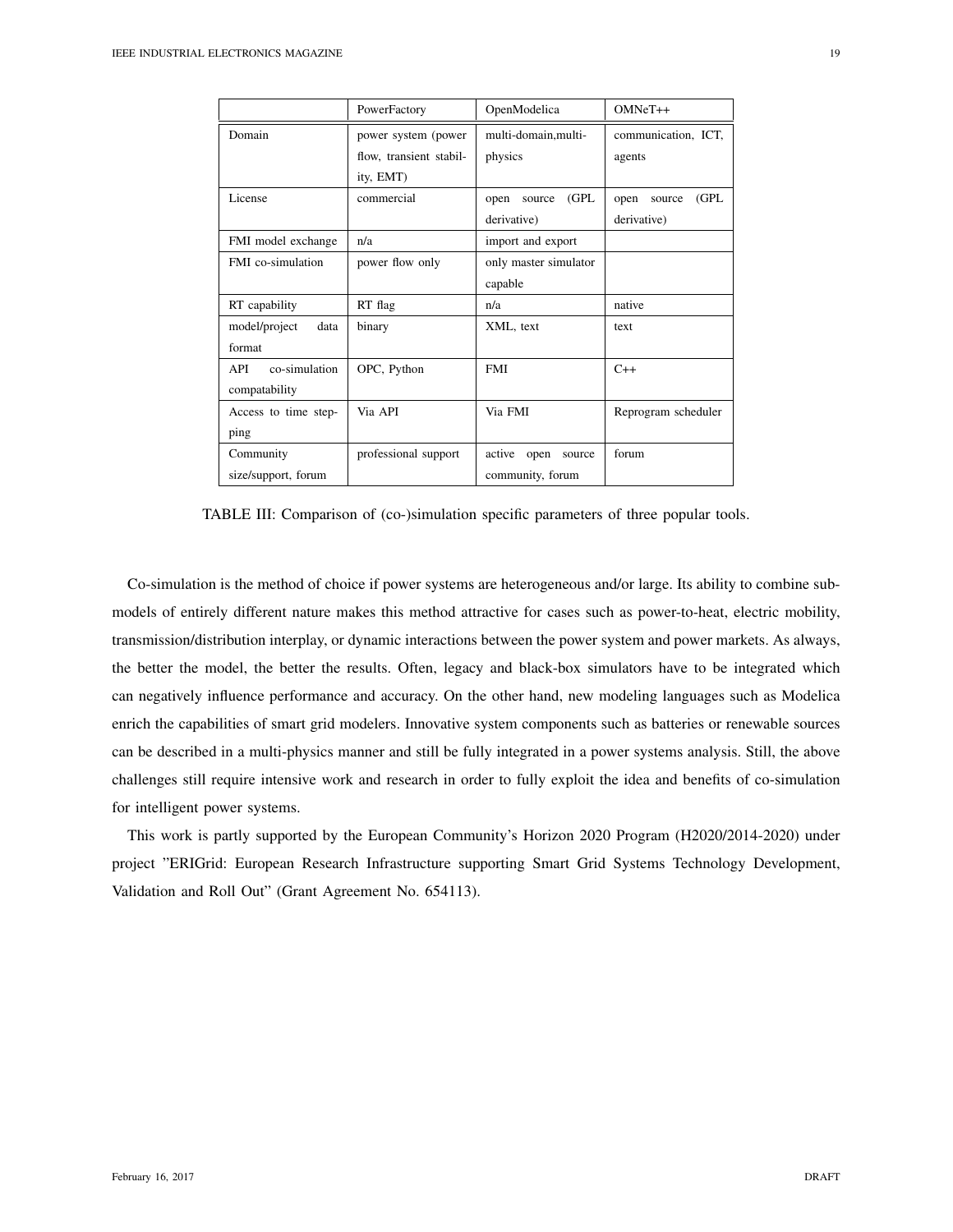#### **REFERENCES**

- [1] A. Vojdani, "Smart integration," *IEEE Power and Energy Magazine*, vol. 6, no. 6, pp. 71–79, Nov. 2008.
- [2] P. Palensky and F. Kupzog, "Smart grids," *Annual Reviews of Environment and Resources*, vol. 38, pp. 201–226, 11 2013.
- [3] R. Green, L. Wang, and M. Alam, "Applications and trends of high performance computing for electric power systems: Focusing on smart grid," *IEEE Transactions on Smart Grid*, vol. 4, no. 2, pp. 922–931, Jun. 2013.
- [4] S. Chatzivasileiadis, M. Bonvini, J. Matanza, R. Yin, T. S. Nouidui, E. C. Kara, R. Parmar, D. Lorenzetti, M. Wetter, and S. Kiliccote, "Cyber-pysical modeling of distributed resources for distribution system operations," *Proc. IEEE*, vol. 104, no. 4, pp. 789 – 806, Apr. 2016.
- [5] F. Guo, L. Herrera, R. Murawski, E. Inoa, C.-L. Wang, P. Beauchamp, E. Ekici, and J. Wang, "Comprehensive real-time simulation of the smart grid," *Industry Applications, IEEE Transactions on*, vol. 49, no. 2, pp. 899–908, 2013.
- [6] B. Asghari, V. Dinavahi, M. Rioual, J. Martinez, and R. Iravani, "Interfacing techniques for electromagnetic field and circuit simulation programs," *IEEE Transactions on Power Delivery*, vol. 24, no. 2, pp. 939 –950, Apr. 2009.
- [7] V. Jalili-Marandi and V. Dinavahi, "Large-scale transient stability simulation on graphics processing units," in *Proceedings of Power & Energy Society General Meeting, 2009. PES'09. IEEE*, Calgary, Alberta Canada, Jul. 2009.
- [8] Z. Zhou and V. Dinavahi, "Parallel massive-thread electromagnetic transient simulation on GPU," *IEEE Transactions on Power Delivery*, vol. 29, no. 3, pp. 1045–1053, Jun. 2014.
- [9] M. O. Faruque, V. Dinavahi, M. Steurer, A. Monti, K. Strunz, J. A. Martinez, G. W. Chang, J. Jatskevich, R. Iravani, and A. Davoudi, "Interfacing issues in multi-domain simulation tools," *IEEE Trans. Power Del.*, vol. 27, no. 1, pp. 439–448, Jan. 2012.
- [10] C. Molitor, S. Gross, J. Zeitz, and A. Monti, "Mescos a multienergy system cosimulator for city district energy systems," *IEEE Transactions on Industrial Informatics*, vol. 10, no. 4, pp. 2247–2256, Nov 2014.
- [11] J. B. Soyez, G. Morvan, R. Merzouki, and D. Dupont, "Multilevel agent-based modeling of system of systems," *IEEE Systems Journal*, vol. PP, no. 99, pp. 1–12, 2015.
- [12] H. Lin, S. Sambamoorthy, S. Shukla, J. Thorp, and L. Mili, "A study of communication and power system infrastructure interdependence on PMU-based wide area monitoring and protection," in *Proceedings of 2012 IEEE Power & Energy Society General Meeting*, San Diego, CA, Jul. 2012.
- [13] R. Bottura, A. Borghetti, F. Napolitano, and C. A. Nucci, "ICT-power co-simulation platform for the analysis of communication-based volt/var optimization in distribution feeders," in *Proceedings of 2014 IEEE PES Innovative Smart Grid Technologies Conference (ISGT)*, Washington DC, Feb. 2014.
- [14] M. Armendariz, M. Chenine, L. Nordstrom, and A. Al-Hammouri, "A co-simulation platform for medium/low voltage monitoring and control applications," in *Proceedings of 2014 IEEE PES Innovative Smart Grid Technologies Conference (ISGT)*, Feb. 2014.
- [15] C. Dufour and J. Belanger, "On the use of real-time simulation technology in smart grid research and development," *IEEE Transactions on Industrial Applications*, vol. 50, no. 6, pp. 3963–3970, Apr. 2014.
- [16] D. Burnier de Castro, S. Ubermasser, S. Henein, M. Stifter, J. Stockl, and S. Hoglinger, "Dynamic co-simulation of agent-based controlled charging electric vehicles and their impacts on low-voltage networks," in *Proceedings of 2013 IEEE International Workshop on Intelligent Energy Systems (IWIES)*, Vienna, Austria, Nov. 2013, pp. 82–88.
- [17] J. H. Kazmi, A. Latif, I. Ahmad, P. Palensky, and W. Gawlik, "A flexible smart grid co-simulation environment for cyber-physical interdependence analysis," in *Proceedings of Workshop Modeling and Simulation of Cyber-Physical Energy Systems (MSCPES)*, Vienna, Austria, Apr. 2016.
- [18] M. Wei and W. Wang, "Greenbench: A benchmark for observing power grid vulnerability under data-centric threats," in *Proceedings of IEEE INFOCOM 2014 - IEEE Conference on Computer Communications*, Toronto, ON, Canada, Apr. 2014, pp. 2625–2633.
- [19] M. Mallouhi, Y. Al-Nashif, D. Cox, T. Chadaga, and S. Hariri, "A testbed for analyzing security of SCADA control systems (TASSCS)," in *Proceedings of 2011 IEEE PES Innovative Smart Grid Technologies Conference (ISGT)*, Anaheim, CA, Jan. 2011.
- [20] I. Ahmad, J. H. Kazmi, M. Shahzad, P. Palensky, and W. Gawlik, "Co-simulation framework based on power system, AI and communication tools for evaluating smart grid applications," in *Proceedings of IEEE Innovative Smart Grid Technologies - Asia (ISGT ASIA)*, Bangkok, Thailand, Nov 2015.
- [21] G. Zhabelova and V. Vyatkin, "Multiagent smart grid automation architecture based on IEC 61850/61499 intelligent logical nodes," *IEEE Transactions on Industrial Electronics*, vol. 59, no. 5, pp. 2351–2362, May 2012.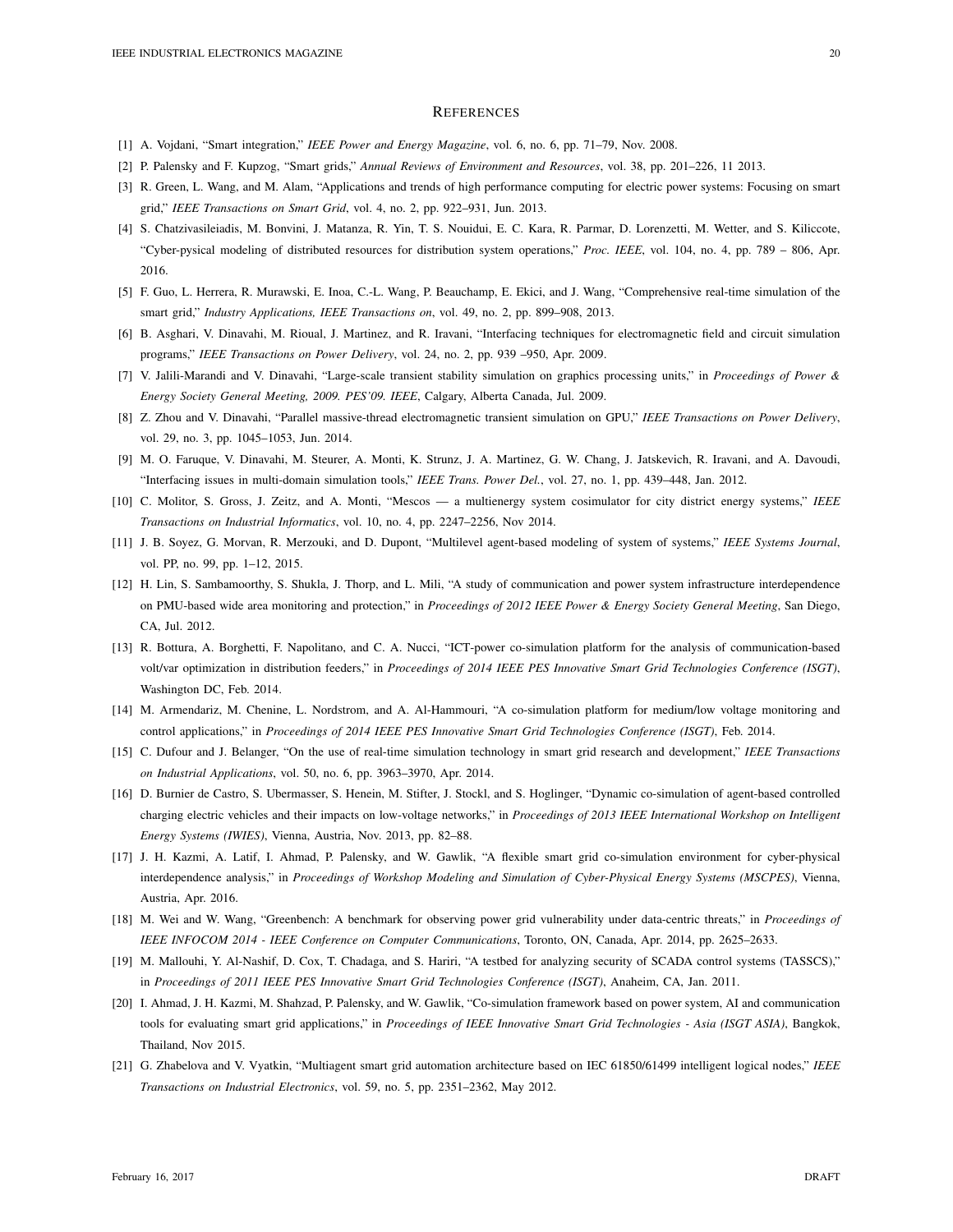- [22] C. Yang, G. Zhabelova, C. W. Yang, and V. Vyatkin, "Cosimulation environment for event-driven distributed controls of smart grid," *IEEE Transactions on Industrial Informatics*, vol. 9, no. 3, pp. 1423–1435, Aug 2013.
- [23] M. Stifter, J. H. Kazmi, F. Andrén, and T. Strasser, "Co-simulation of power systems, communication and controls," in *Modeling and Simulation of Cyber-Physical Energy Systems (MSCPES), 2014 Workshop on*, April 2014, pp. 1–6.
- [24] K. Hopkinson, X. Wang, R. Giovanini, J. Thorp, K. Birman, and D. Coury, "EPOCHS: A platform for agent-based electric power and communication simulation built from commercial off-the-shelf components," *IEEE Transactions on Power Systems*, vol. 21, no. 2, pp. 548–558, May 2006.
- [25] H. Lin, S. Veda, S. Shukla, L. Mili, and J. Thorp, "GECO: Global event-driven co-simulation framework for interconnected power system and communication network," *IEEE Transactions on Smart Grid*, vol. 3, no. 3, pp. 1444–1456, May 2012.
- [26] H. Georg, S. Muller, C. Rehtanz, and C. Wietfeld, "Analyzing cyber-physical energy systems: The INSPIRE cosimulation of power and ICT systems using HLA," *IEEE Transactions on Industrial Informatics*, vol. 10, no. 4, pp. 2364–2373, Jun. 2014.
- [27] D. Bhor, K. Angappan, and K. M. Sivalingam, "A co-simulation framework for smart grid wide-area monitoring networks," in *Proceedings of 2014 Sixth International Conference on Communication Systems and Networks (COMSNETS)*, Bangalore, India, Jan. 2014.
- [28] J. Nutaro, P. T. Kuruganti, L. Miller, S. Mullen, and M. Shankar, "Integrated hybrid-simulation of electric power and communications systems," in *Proceedings of 2007 IEEE Power Engineering Society General Meeting*, Tampa, FL, Jun. 2007.
- [29] V. Liberatore and A. Al-Hammouri, "Smart grid communication and co-simulation," in *Proceedings of 2011 IEEE Energytech*, Cleveland, OH, May 2011.
- [30] W. Li, A. Monti, M. Luo, and R. A. Dougal, "VPNET: A co-simulation framework for analyzing communication channel effects on power systems," in *Proceedings of 2011 IEEE Electric Ship Technologies Symposium (ESTS)*, Alexandria, VA, USA, Apr. 2011, pp. 143–149.
- [31] T. Godfrey, S. Mullen, R. C. Dugan, C. Rodine, D. W. Griffith, and N. Golmie, "Modeling smart grid applications with co-simulation," in *Proceedings of Smart Grid Communications (SmartGridComm), 2010 First IEEE International Conference on*, Gaithersburg, MD, USA, Oct. 2010, pp. 291–296.
- [32] K. Mets, J. A. Ojea, and C. Develder, "Combining power and communication network simulation for cost-effective smart grid analysis," *IEEE Communications Surveys & Tutorials*, vol. 16, no. 3, pp. 1771–1796, Mar. 2014.
- [33] C. S. Edrington, M. Steurer, J. Langston, T. El-Mezyani, and K. Schoder, "Role of power hardware in the loop in modeling and simulation for experimentation in power and energy systems," *Proc. IEEE*, vol. 103, no. 12, pp. 2401–2409, Dec. 2015.
- [34] M. Omar Faruque, T. Strasser, G. Lauss, V. Jalili-Marandi, P. Forsyth, C. Dufour, V. Dinavahi, A. Monti, P. Kotsampopoulos, J. Martinez, K. Strunz, M. Saeedifard, X. Wang, D. Shearer, and M. Paolone, "Real-time simulation technologies for power systems design, testing, and analysis," *IEEE Power and Energy Technology Systems Journal*, vol. 2, no. 2, pp. 63–73, Jun. 2015.
- [35] G. Lauss, M. Faruque, K. Schoder, C. Dufour, A. Viehweider, and J. Langston, "Characteristics and design of power hardware-in-the-loop simulations for electrical power systems," *IEEE Transactions on Industrial Electronics*, vol. 63, no. 1, pp. 406–417, Jan. 2016.
- [36] W. Ren, "Accuracy evaluation of power hardware-in-the-loop (PHIL) simulation," Ph.D. dissertation, Florida State University, Florida, USA, 2007.
- [37] P. McLaren, R. Kuffel, R. Wierckx, J. Giesbrecht, and L. Arendt, "A real time digital simulator for testing relays," *IEEE Transactions on Power Delivery*, vol. 7, no. 1, pp. 207–213, Jan. 1992.
- [38] H. Aghamolki, Z. Miao, and L. Fan, "A hardware-in-the-loop SCADA testbed," in *Proceedings of North American Power Symposium (NAPS), 2015*, Charlotte, NC, USA, Oct. 2015, pp. 1–6.
- [39] M. Almas and L. Vanfretti, "RT-HIL implementation of hybrid synchrophasor and GOOSE-based passive islanding schemes," *IEEE Transactions on Power Delivery*, vol. PP, no. 99, pp. 1–1, Aug. 2015.
- [40] D. Mascarella, M. Chlela, G. Joos, and P. Venne, "Real-time testing of power control implemented with IEC 61850 GOOSE messaging in wind farms featuring energy storage," in *Proceedings of 2015 IEEE Energy Conversion Congress and Exposition (ECCE)*, Montreal, QC, Canada, Sep. 2015, pp. 6710–6715.
- [41] B. Xiao, M. Starke, G. Liu, B. Ollis, P. Irminger, A. Dimitrovski, K. Prabakar, K. Dowling, and Y. Xu, "Development of hardware-in-theloop microgrid testbed," in *Proceedings of 2015 IEEE Energy Conversion Congress and Exposition (ECCE)*, Montreal, QC, Canada, Sep. 2015, pp. 1196–1202.
- [42] A. Shrestha, V. Cecchi, and R. Cox, "A real-time platform for validating continuous wide-area control systems," in *Proceedings of 2013 IEEE PES Innovative Smart Grid Technologies (ISGT)*, Washington, DC, Feb. 2013.
- [43] S. T. Cha, Q. Wu, A. Nielsen, J. Ostergaard, and I. K. Park, "Real-time hardware-in-the-loop (HIL) testing for power electronics controllers," in *Proceedings of 2012 Asia-Pacific Power and Energy Engineering Conference (APPEEC)*, Shanghai, China, Mar. 2012, pp. 1–6.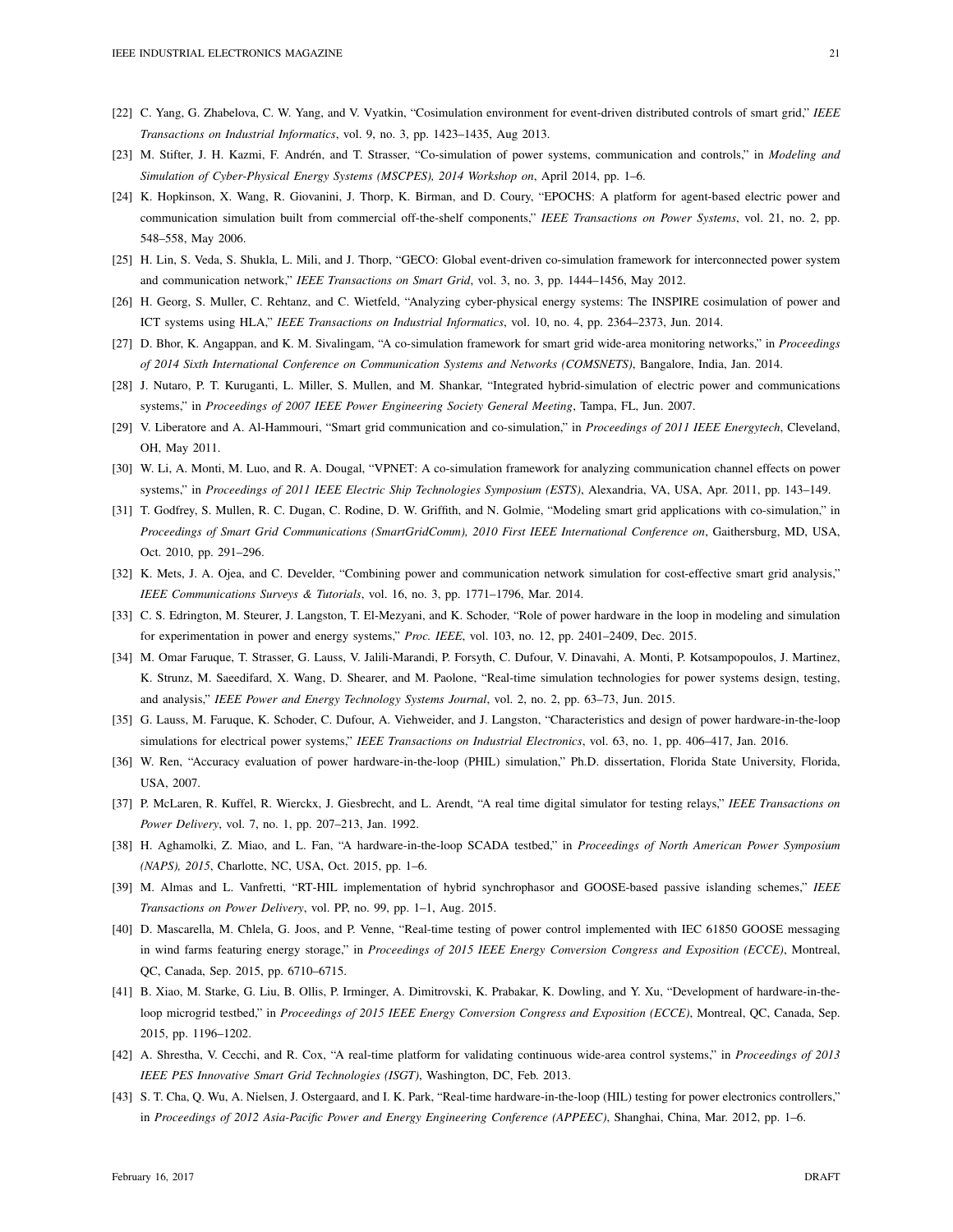- [44] Y. Liu, Z. Xi, Z. Liang, W. Song, S. Bhattacharya, A. Huang, J. Langston, M. Steurer, W. Litzenberger, L. Anderson, R. Adapa, and A. Sundaram, "Controller hardware-in-the-loop validation for a 10 MVA ETO-based STATCOM for wind farm application," in *Proceedings of IEEE Energy Conversion Congress and Exposition, 2009. ECCE 2009*, San Jose, CA, USA, Sep. 2009, pp. 1398–1403.
- [45] C. Edrington, O. Vodyakho, B. Hacker, S. Azongha, A. Khaligh, and O. Onar, "Virtual battery charging station utilizing power-hardwarein-the-loop: Application to V2G impact analysis," in *Proceedings of 2010 IEEE Vehicle Power and Propulsion Conference (VPPC)*, Lille, France, Sep. 2010.
- [46] R. Sharma, W. U. Qiuwei, S. T. Cha, K. H. Jensen, T. W. Rasmussen, and J. Østegaard, "Power hardware in the loop validation of fault ride through of VSC HVDC connected offshore wind power plants," *Journal of Modern Power Systems and Clean Energy*, vol. 2, no. 1, pp. 23–29, Mar. 2014.
- [47] J. Leonard, R. Hadidi, and J. Fox, "Real-time modeling of multi-level megawatt class power converters for hardware-in-the-loop testing," in *Proceedings of 2015 International Symposium on Smart Electric Distribution Systems and Technologies (EDST)*, Vienna, Austria, Sep. 2015, pp. 566–571.
- [48] G.-J. Park, H. Jung, Y.-J. Kim, and S.-Y. Jung, "Multi-domain co-simulation with numerically identified PMSM interworking at HILS for electric propulsion," in *Proceedings of Power Electronics Conference (IPEC-Hiroshima 2014 - ECCE-ASIA), 2014 International*, Hiroshima, Japan, May 2014, pp. 1990–1996.
- [49] C. Molitor, A. Benigni, A. Helmedag, K. Chen, D. Cali, P. Jahangiri, D. Muller, and A. Monti, "Multiphysics test bed for renewable energy systems in smart homes," *IEEE Transactions on Industrial Electronics*, vol. 60, no. 3, pp. 1235–1248, Mar. 2013.
- [50] S. Rotger-Griful, S. Chatzivasileiadis, R. H. Jacobsen, E. M. Stewart, J. M. Domingo, and M. Wetter, "Hardware-in-the-loop co-simulation of distribution grid for demand response," in *2016 Power Systems Computation Conference (PSCC)*, Jun. 2016.
- [51] M. H. Syed, P. Crolla, G. M. Burt, and J. K. Kok, "Ancillary service provision by demand side management: A real-time power hardware-inthe-loop co-simulation demonstration," in *2015 International Symposium on Smart Electric Distribution Systems and Technologies (EDST)*, Sep. 2015, pp. 492–498.
- [52] B. Jablkowski, O. Spinczyk, M. Kuech, and C. Rehtanz, "A hardware-in-the-loop co-simulation architecture for power system applications in virtual execution environments," in *Proceedings of 2014 Workshop on Modeling and Simulation of Cyber-Physical Energy Systems (MSCPES)*, Berlin, Germany, Apr. 2014.
- [53] B. Palmintier, B. Lundstrom, S. Chakraborty, T. Williams, K. Schneider, and D. Chassin, "A power hardware-in-the-loop platform with remote distribution circuit cosimulation," *IEEE Transactions on Industrial Electronics*, vol. 62, no. 4, pp. 2236–2245, Apr. 2015.
- [54] C. B. Vellaithurai, S. S. Biswas, R. Liu, and A. Srivastava, "Real time modeling and simulation of cyber-power system," in *Cyber Physical Systems Approach to Smart Electric Power Grid*. Springer-Verlag Berlin Heidelberg, 2015, pp. 43–74.
- [55] B. Chen, K. L. Butler-Purry, A. Goulart, and D. Kundur, "Implementing a real-time cyber-physical system test bed in RTDS and OPNET," in *Proceedings of North American Power Symposium (NAPS), 2014*, Pullman, WA, Sep. 2014.
- [56] V. Venkataramanan, A. Srivastava, and A. Hahn, "Real-time co-simulation testbed for microgrid cyber-physical analysis," in *2016 Workshop on Modeling and Simulation of Cyber-Physical Energy Systems (MSCPES)*, Apr. 2016.
- [57] D. Babazadeh, M. Chenine, K. Zhu, L. Nordstrom, and A. Al-Hammouri, "A platform for wide area monitoring and control system ICT analysis and development," in *Proceedings of PowerTech (POWERTECH), 2013 IEEE Grenoble*, Grenoble, France, Jun. 2013.
- [58] A. Hahn, A. Ashok, S. Sridhar, and M. Govindarasu, "Cyber-physical security testbeds: Architecture, application, and evaluation for smart grid," *IEEE Transactions on Smart Grid*, vol. 4, no. 2, pp. 847–855, Mar. 2013.
- [59] P. Mutschler, "Programs for transient studies of generators connected with HVDC converters and their control system," in *Proceedings of 6th Power Systems Computation Conference*, Darmstadt, Germany, Aug. 1978, pp. 823–827.
- [60] J. Arrillaga and I. Elamin, "Transient stability performance of a 3-machine system including an h.v d.c. link," *Proceedings of the Institution of Electrical Engineers*, vol. 123, no. 11, pp. 1239 –1244, Nov. 1976.
- [61] J. Arrillaga, H. Al-Khashali, and J. Campos-Barros, "General formulation for dynamic studies in power systems including static convertors," *Proceedings of the Institution of Electrical Engineers*, vol. 124, no. 11, pp. 1047 –1052, Nov. 1977.
- [62] G. Carter, C. Grund, H. Happ, and R. Pohl, "The dynamics of AC/DC systems with controlled multiterminal HVDC transmission," *IEEE Transactions on Power Apparatus and Systems*, vol. 96, no. 2, pp. 402–413, Mar. 1977.
- [63] M. Heffernan, K. Turner, J. Arrillaga, and C. Arnold, "Computation of A.C.-D.C. system disturbances Parts I, II, and III. interactive coordination of generator and convertor transient models," *IEEE Transactions on Power Apparatus and Systems*, vol. PAS-100, no. 11, pp. 4341 –4363, Nov. 1981.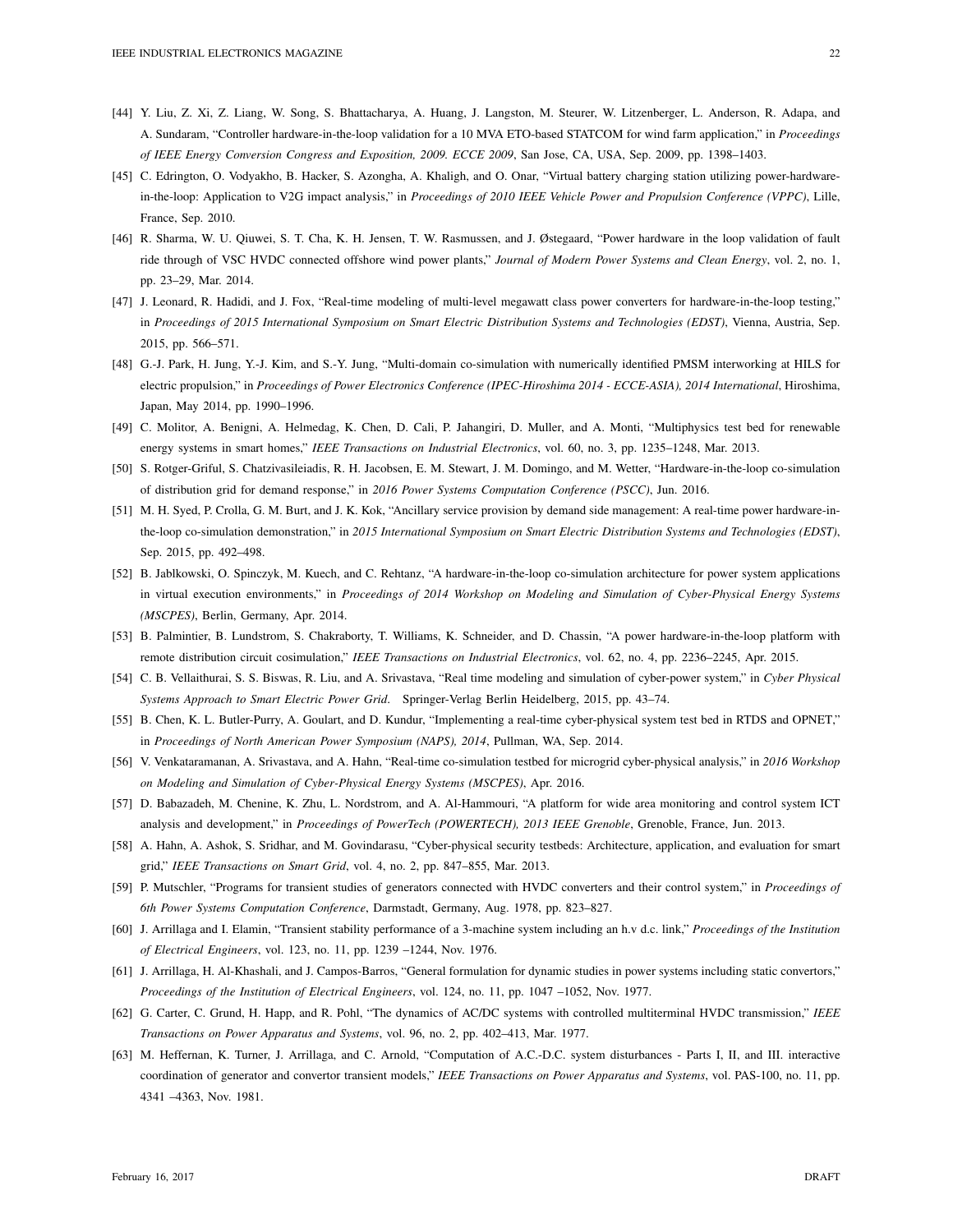- [64] J. Reeve and R. Adapa, "A new approach to dynamic analysis of AC networks incorporating detailed modeling of DC systems Parts I and II," *IEEE Transactions on Power Delivery*, vol. 3, no. 4, pp. 2005 –2019, Oct. 1988.
- [65] M. Sultan, J. Reeve, and R. Adapa, "Combined transient and dynamic analysis of HVDC and FACTS systems," *IEEE Transactions on Power Delivery*, vol. 13, no. 4, pp. 1271–1277, Oct 1998.
- [66] G. Anderson, N. Watson, N. Arnold, and J. Arrillaga, "A new hybrid algorithm for analysis of HVDC and FACTS systems," in *Proceedings of International Conference Energy Management and Power Delivery*, vol. 2, Nov. 1995, pp. 462–467.
- [67] B. Kasztenny and M. Kezunovic, "A method for linking different modeling techniques for accurate and efficient simulation," *IEEE Transactions on Power Systems*, vol. 15, no. 1, pp. 65 – 72, Feb. 2000.
- [68] H. Su, K. Chan, and L. Snider, "Parallel interaction protocol for electromagnetic and electromechanical hybrid simulation," *IEE Proceedings-Generation, Transmission and Distribution*, vol. 152, no. 3, pp. 406–414, May 2005.
- [69] H. Inabe, T. Futada, H. Horii, and K. Inomae, "Development of an instantaneous and phasor analysis combined type real-time digital power system simulator," in *Proceedings International Conference on Power Systems Transients*, New Orleans, LA, 2003.
- [70] A. A. van der Meer, M. Gibescu, M. A. M. M. van der Meijden, W. L. Kling, and J. A. Ferreira, "Advanced hybrid transient stability and EMT simulation for VSC-HVDC systems," *IEEE Transactions on Power Delivery*, vol. 30, no. 3, pp. 1057–1066, Jun. 2015, .
- [71] F. Plumier, P. Aristidou, C. Geuzaine, and T. V. Cutsem, "Co-simulation of electromagnetic transients and phasor models: A relaxation approach," *IEEE Transactions on Power Delivery*, vol. PP, no. 99, pp. 1–1, Mar. 2016.
- [72] Q. Huang and V. Vittal, "Application of electromagnetic transient transient stability hybrid simulation to FIDVR study," *IEEE Transactions on Power Systems*, vol. PP, no. 99, pp. 1–13, Sep. 2015, accepted for publication.
- [73] S. Zadkhast, J. Jatskevich, and E. Vaahedi, "A multi-decomposition approach for accelerated time-domain simulation of transient stability problems," *IEEE Trans. Power Syst.*, vol. 30, no. 5, pp. 2301–2311, Sep. 2015.
- [74] A. Semlyen and M. Iravani, "Frequency domain modeling of external systems in an electro-magnetic transients program," *IEEE Transactions on Power Systems*, vol. 8, no. 2, pp. 527 –533, May 1993.
- [75] X. Lin, A. Gole, and M. Yu, "A wide-band multi-port system equivalent for real-time digital power system simulators," *IEEE Transactions on Power Systems*, vol. 24, no. 1, pp. 237 –249, Feb. 2009.
- [76] Y. Liang, X. Lin, A. Gole, and M. Yu, "Improved coherency-based wide-band equivalents for real-time digital simulators," *IEEE Transactions on Power Systems*, vol. 26, no. 3, pp. 1410 – 1417, Aug. 2011.
- [77] U. Annakkage, N. Nair, Y. Liang, A. Gole, V. Dinavahi, B. Gustavsen, T. Noda, H. Ghasemi, A. Monti, M. Matar, R. Iravani, and J. Martinez, "Dynamic system equivalents: A survey of available techniques," *IEEE Transactions on Power Delivery*, vol. 27, no. 1, pp. 411 –420, Jan. 2012.
- [78] J. Beerten, S. Cole, and R. Belmans, "Generalized steady-state VSC MTDC model for sequential AC/DC power flow algorithms," *IEEE Transactions on Power Systems*, vol. 27, no. 2, pp. 821 –829, May 2012.
- [79] G. Deiml, C. Hahn, W. Winter, and M. Luther, "A novel dynamic model for multiterminal HVDC systems based on self-commutated fulland half-bridge multilevel voltage sourced converters," in *Proceedings of Power Electronics and Applications (EPE'14-ECCE Europe), 2014 16th European Conference on*, Finland, Aug. 2014, pp. 1–13.
- [80] X. Kong, X. Yu, R. R. Chan, and M. Y. Lee, "Co-simulation of a marine electrical power system using powerfactory and MAT-LAB/simulink," in *Proceedings of 2013 IEEE Electric Ship Technologies Symposium (ESTS)*, Apr. 2013, pp. 62–65.
- [81] A. A. van der Meer, M. Ndreko, M. Gibescu, and M. A. M. M. van der Meijden, "The effect of FRT behavior of VSC-HVDC connected offshore wind power plants on AC/DC system dynamics," *IEEE Transactions on Power Delivery*, vol. 31, no. 2, pp. 878–887, Mar. 2016.
- [82] P. Palensky, E. Widl, and A. Elsheikh, "Simulating cyber-physical energy systems: challenges, tools and methods," *IEEE Transactions on Systems, Man, and Cybernetics*, vol. 44, no. 3, pp. 318–326, 2013.
- [83] A. Pakonen, C. Pang, I. Buzhinsky, and V. Vyatkin, "User-friendly formal specification languages conclusions drawn from industrial experience on model checking," in *2016 IEEE 21st International Conference on Emerging Technologies and Factory Automation (ETFA)*, Sep. 2016.
- [84] J. L. Rueda, J. Cepeda, I. Erlich, D. Echeverria, and G. Arguello, "Heuristic optimization based approach for identification of power system dynamic equivalents," *International Journal of Electrical Power & Energy Systems*, vol. 64, pp. 185–193, 2015.
- [85] C. Steinbrink and S. Lehnhoff, "Challenges and necessity of systematic uncertainty quantification in smart grid co-simulation," in *EUROCON 2015 - International Conference on Computer as a Tool (EUROCON), IEEE*, Sept 2015, pp. 1–6.
- [86] I. Buzhinsky, C. Pang, and V. Vyatkin, "Formal modeling of testing software for cyber-physical automation systems," in *Trustcom/BigDataSE/ISPA, 2015 IEEE*, vol. 3, Aug 2015, pp. 301–306.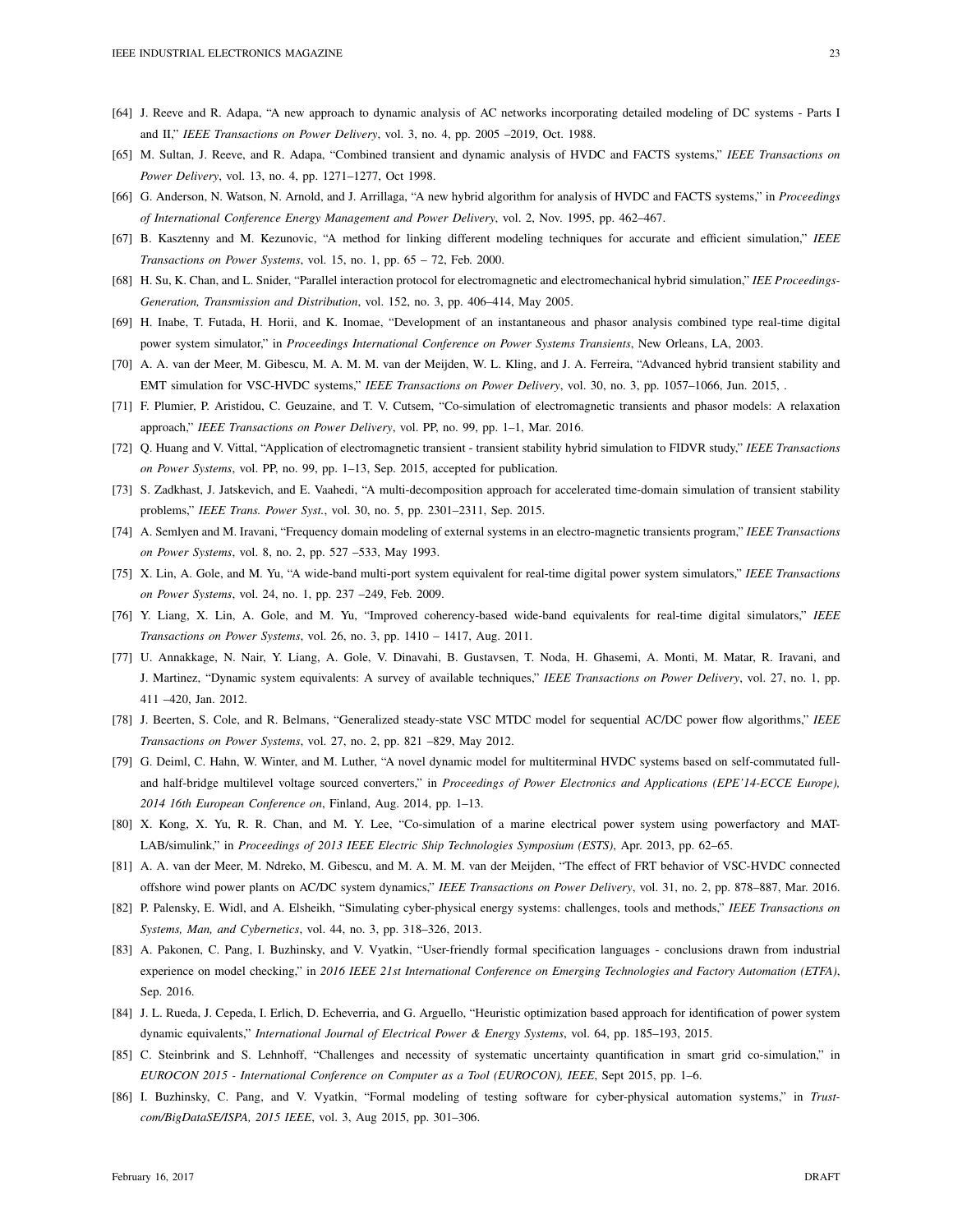[87] T. Strasser, F. Andrén, G. Lauss, R. Bründlinger, H. Brunner, C. Moyo, C. Seitl, S. Rohjans, S. Lehnhoff, P. Palensky, P. Kotsampopoulos, N. Hatziargyriou, G. Arnold, W. Heckmann, E. De Jong, M. Verga, G. Franchioni, L. Martini, A. Kosek, O. Gehrke, H. Bindner, F. Coffele, G. Burt, and M. Valin, "Towards holistic power distribution system validation and testing - an overview and discussion of different possibilities," in *Proc. CIGRE Session 2016*, Paris, France, Aug. 2016.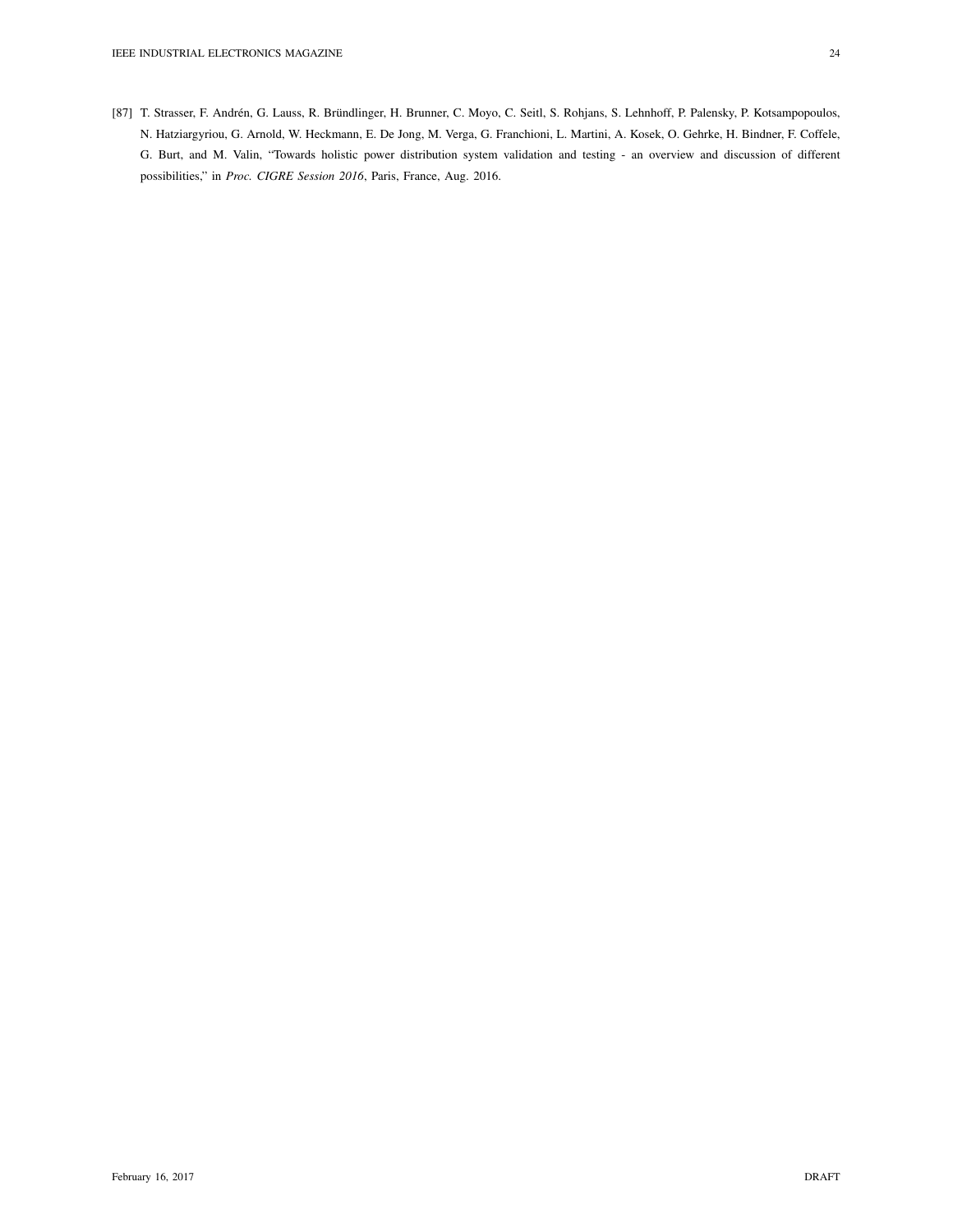PLACE **PHOTO** HERE

Peter Palensky (M'03-SM'05) is full Professor for intelligent electric power grids at TU Delft. Before that he was Principal Scientist at the Austrian Institute of Technology (AIT), associate Professor at the University of Pretoria, South Africa, Department of Electrical, Electronic and Computer Engineering, University Assistant at the Vienna University of Technology, Austria, and researcher at the Lawrence Berkeley National Laboratory, California. He is active in international committees like ISO, IEEE and CEN. His main research fields are energy automation networks, and modeling intelligent energy systems.

PLACE PHOTO HERE

Arjen van der Meer (M'08) Arjen van der Meer - obtained the B.Sc. degree in electrical engineering at NHL University of applied sciences, Leeuwarden, the Netherlands, in 2006. In 2008, he received the M.Sc. degree (Hons.) in electrical engineering from Delft University of Technology, the Netherlands. Currently, he is working towards the Ph.D. degree on the grid integration of offshore VSC-HVDC grids at Delft University of Technology. His main research topic is the interconnection of large scale wind power to transnational offshore grids. His research interests include power system computation, the modeling and simulation of smart grids, renewable energy sources, power electronic devices, and protection systems.

PLACE **PHOTO** HERE

Claudio David López (M'16) is a doctoral researcher in the Intelligent Electrical Power Grids group at the Delft University of Technology. He obtained an M.Sc. in Energy Technologies from the Karlsruhe Institute of Technology and Uppsala University in 2015 and an engineer's degree in electronics from the University of Concepción in 2009. He has worked as a research assistant in the Fraunhofer Institute for Wind Energy and Energy System Technology and as a consulting engineer on energy-related projects in the public and private sectors. His research interests are related to co-simulation of complex and large-scale power systems.

PLACE **PHOTO** HERE

Arun Joseph obtained his bachelor degree (B.Tech) in electrical engineering from Calicut University, India in 2009 and master degree (M.Tech) in control system from Indian Institute of Technology, Kharagpur in 2012. He has worked as a research assistant in aerospace department of Indian Institute of Science, Bangalore and senior research fellow in power system division of Central Power Research Institute, Bangalore. Currently he is a doctoral researcher in the Intelligent Electrical Power Grids group at the Delft University of Technology and research areas include real-time model validation of power system using co-simulation techniques, hardware-in-the-loop methods.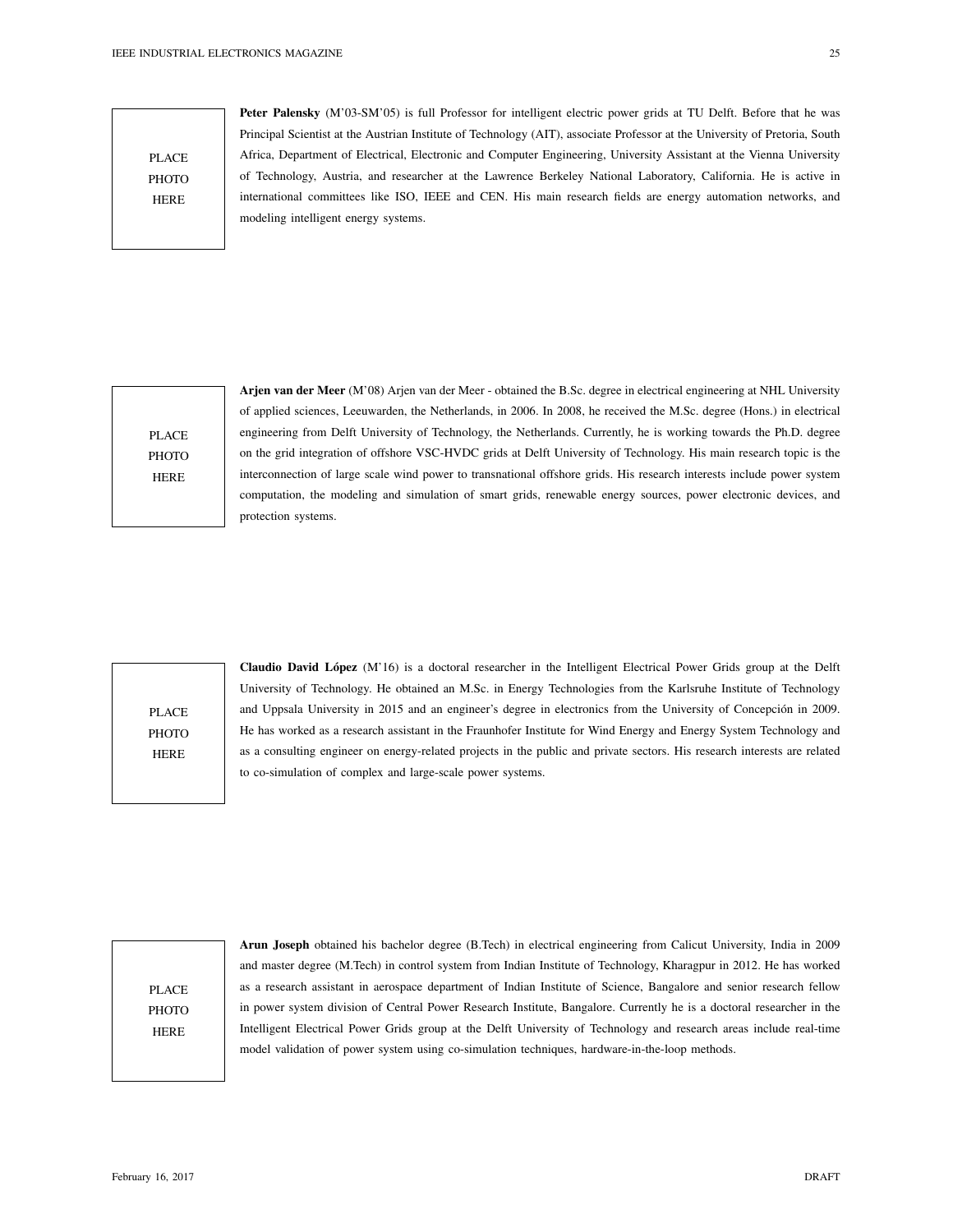Kaikai Pan (M'16) received the B.Eng. and M. Eng. Degrees in measuring and control from Beihang University, Beijing, China, in 2012 and 2015, respectively. Currently he is working towards the Ph.D. degree in the Intelligent Electrical Power Grids group from Delft University of Technology, Delft, The Netherlands. His research interests include cyber-physical energy systems, cyber security of intelligent power grids, risk assessment for data attacks, and co-simulation techniques.